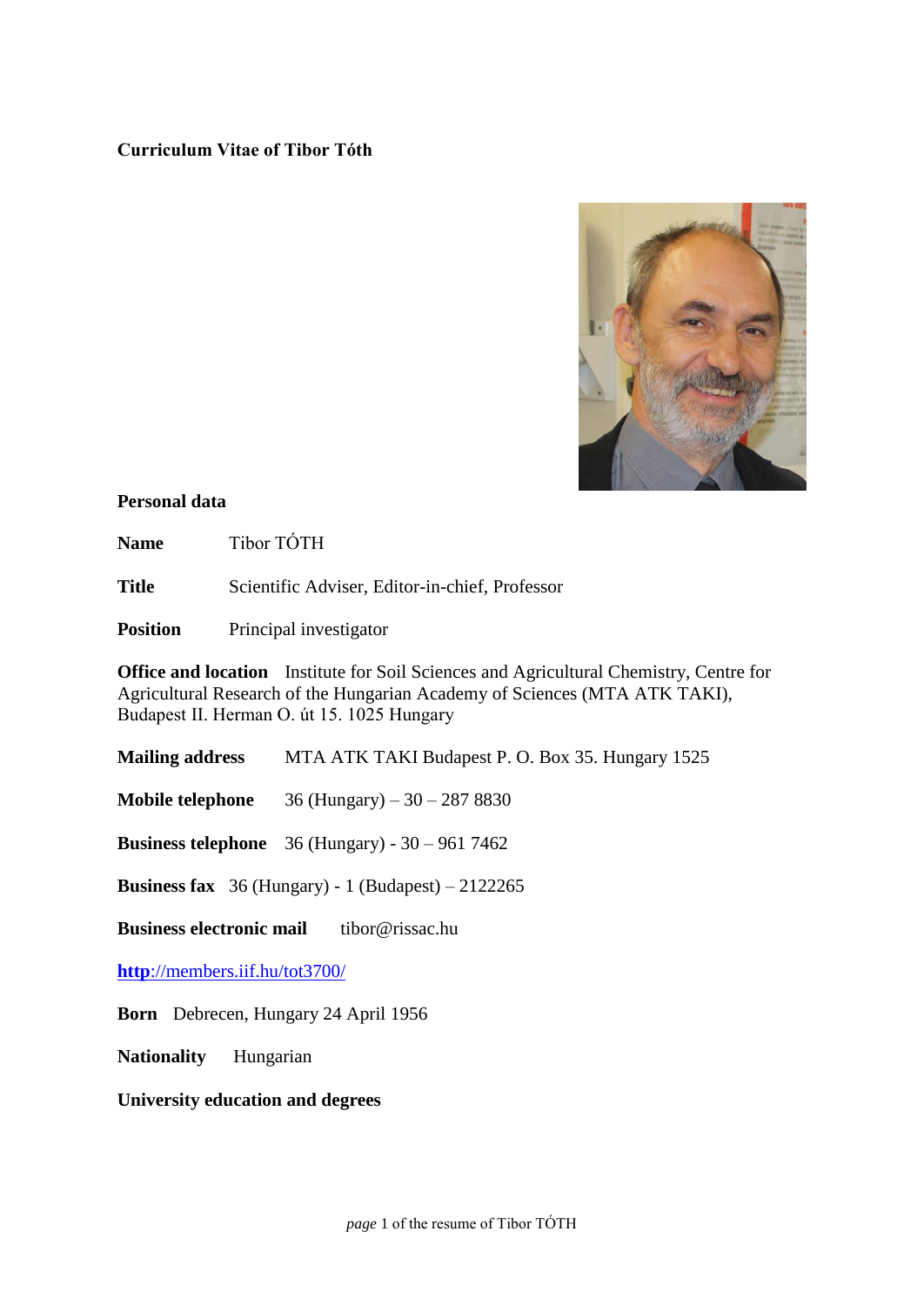**-József Attila University of Science**, Szeged, Hungary, M. Sc. *Biology, chemistry* (secondary school teacher), 1975-1980

**-University of Agriculture, Gödöllő**, Hungary, *Soil engineering* (postgradual course), 1984-86

**-University of Agriculture, Gödöllő**, Hungary, *University doctor's degree*, 1987

**-Hungarian Academy of Sciences,** *PhD in agriculture*, 1996

**-Veszprém University**, Hungary, *Doctor habilis degree,* 2003

**-Hungarian Academy of Sciences**, *Doctor of Hungarian Academy of Sciences degree*, 2005

**-Veszprém University, Hungary**, *Honorary Professor degree*, 2005

# **Language skills based on Common European Framework of Reference for Languages levels**

-Hungarian, as *native* speaker.

-English, obtained *higher degree*, including skills for technical language, >>Level C1<< at the State Language Examination Comittee, 1983, Budapest

-Spanish, obtained *higher degree*, including skills for technical language, >>Level C1<< at the State Language Examination Comittee, 1985, Budapest

-Russian, obtained *medium degree*, >>Level B2<< at the State Language Examination Comittee, 1980, Budapest

-Italian, *reading and speaking* capability, >>Level A2<< at the British Institute, 2011, Ispra, Italy

-French, *reading* capability, >>approximately A2<<, no exam was passed

-German, *some reading* capability, >>approximately A1-A2<<, no exam was passed

# **International research experience**

## Long-term

-Japan, one year as *postdoctoral fellow* (supported by the Japan Society for the Promotion of Science) in the Laboratory of Soil Science, Department of Agricultural Chemistry, University of Tokyo, with the research topic .**Small distance variability studies of the soil**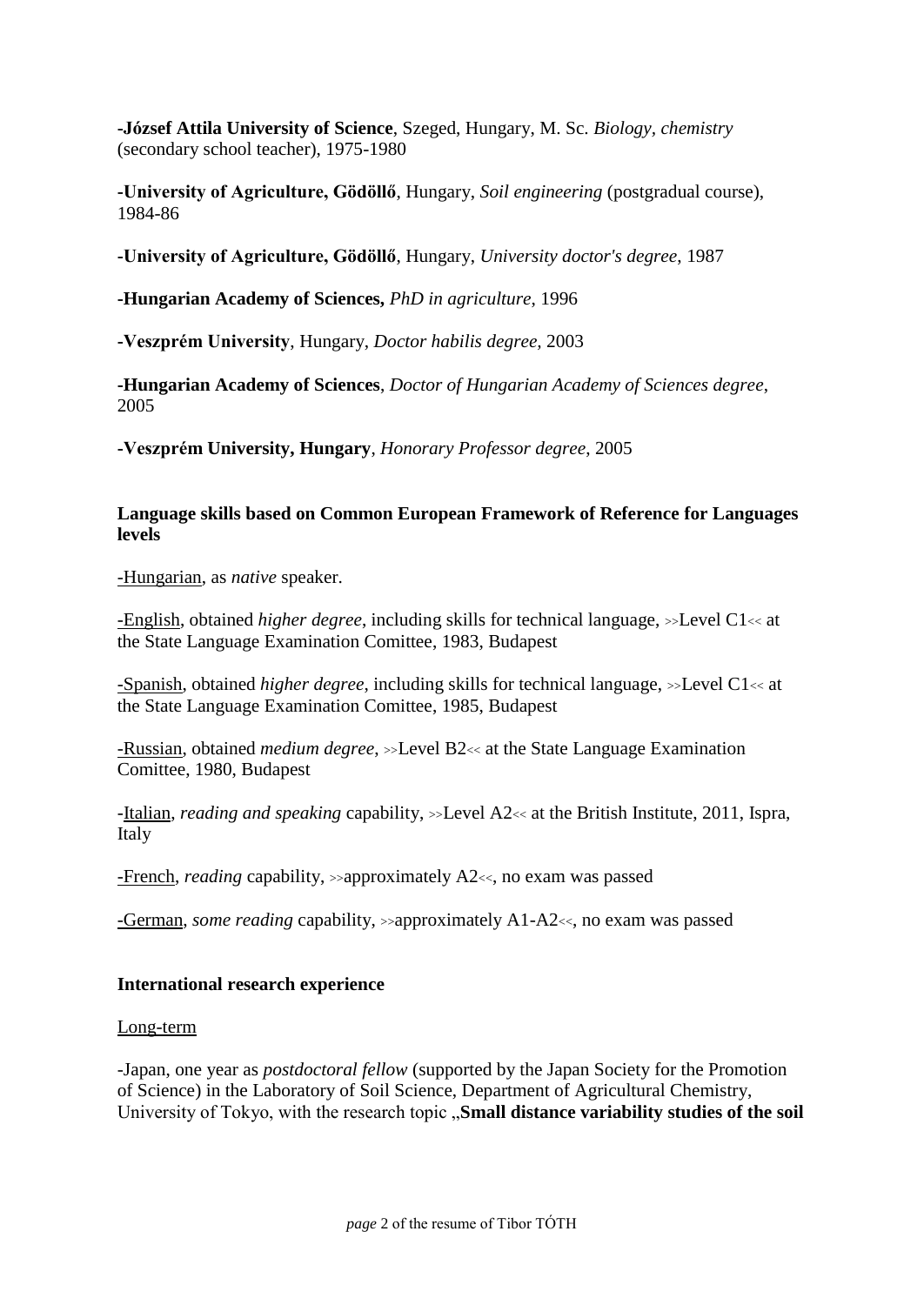**properties affecting crop and grassland performance on continental Chinese saltaffected soils"** . Supervisor: S. Matsumoto. 1990-91

-USA, 5 months *Fulbright fellowship* in the USDA ARS Salinity Laboratory, Riverside, with the research topic **..Study of the factors of natural salinization and alkalinization with the help of numerical simulation**". Supervisor: D. Suarez. 1998

-Japan, one year as *visiting professor* at the Laboratory of Soil Science, Division of Environmental Science and Technology, University of Kyoto, teaching the subject "Salt**affected soils**". Tutor: T. Kosaki. 2003-4

-Italy, two years as *scientific support officer* at the European Commission Joint Research Center, Ispra, working on the **European delineation of agricultural areas affected by natural handicaps**. 2009-2011.

#### Short-term

-Cuba, six times one month stay in *soil and vegetation variability studies of saline grasslands* in Oriente, between 1989-2000

-India, six times 1-4 week stay for studies on *reclamation of salt-affected* soils in 1995-2004

-China, two times one month stay for *studies of abandoned saline lands* in 1992 and 1993

-USA, Spain, Russia, Egypt and Germany 1-4 weeks of *consultation and field trips*.

## **Membership in professional organizations**

-International Union of Soil Sciences, Elected *Vice-chairman* of **Commission 3.5. "Soil Degradation Control, Remediation and Reclamation"**, 2002-2006

-International Union of Soil Sciences, Elected *Vice-chairman* of **Working Group "Saltaffected soils"**, 2006-2010

-International Union of Soil Sciences, *Vice-chairman* of **Commission 3.6. "Salt-affected soils"** 2010- present

*-Member* **European Society for Soil Conservation**, 1994-present

-Hungarian Soil Science Society. Elected *Chairman* of the **Section on Soil Technology**, 2000-2005, 2005-present

## **Other**

*-Elected member* of the **Committee for Soil Science and Agricultural Chemistry of the Hungarian Academy of Sciences**, 2002-2006, 2006-2011, 2011-present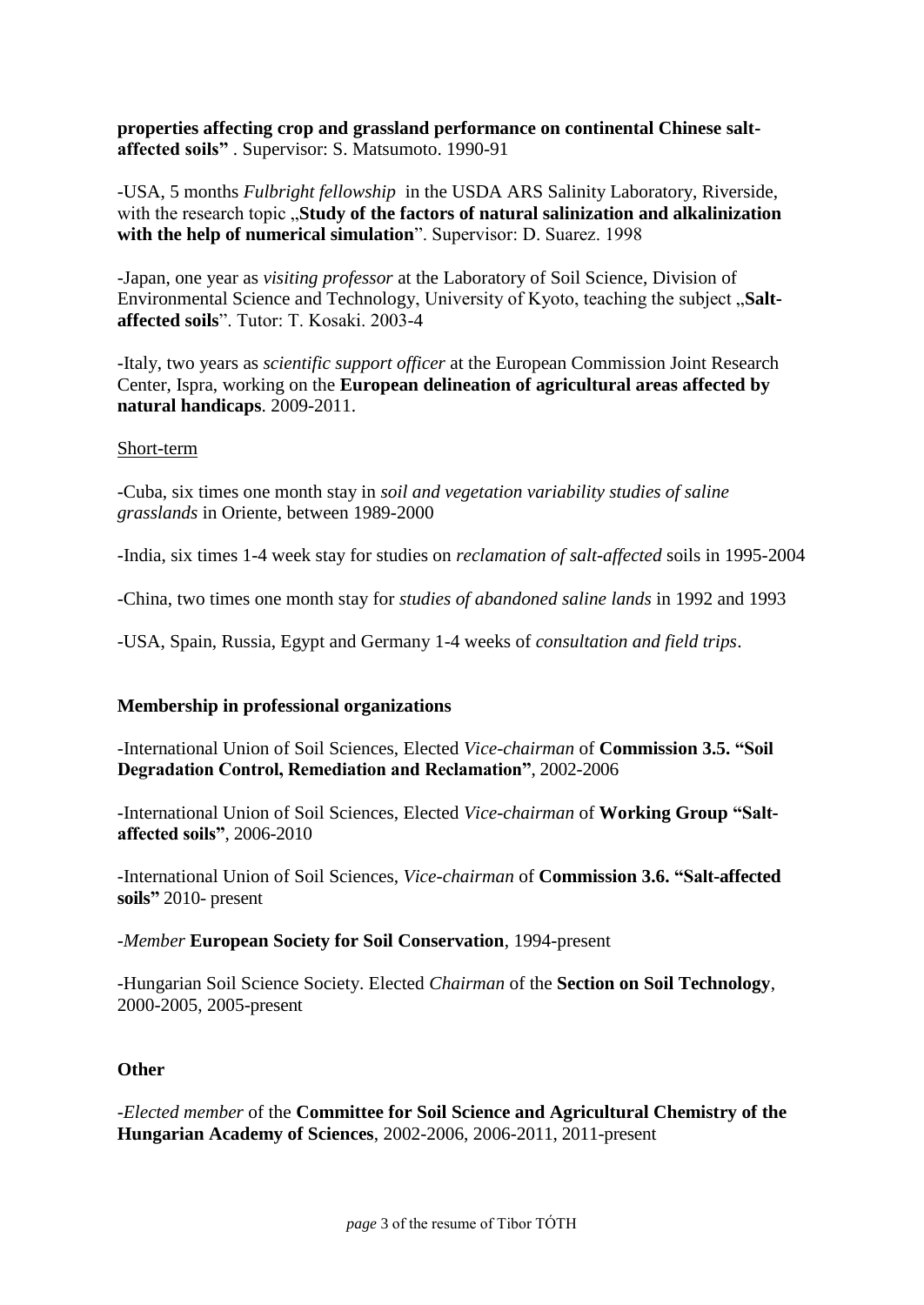*-Editorial Board member* of the journal **Arid Land Research and Management**, 2002— 2006

*-Editor-in-Chief* of the journal **Arid Land Research and Management**, 2006—present

-*Member* of the **European Soil Bureau Network**, 2008-present

-*Member* of the **Evaluation Committee of the Hungarian National Science Foundation**, 2008-2013

# **Research experience and positions**

*-Research Institute of the Debrecen Agricultural University, Karcag, Hungary* (first research associate, finally research fellow)

1981-1984: Soil Chemistry Laboratory in the framework of basic activity:

Development and interpretation of some laboratory methods used for the characterizaton of heavy salt-affected soils. The use of electrochemical and electrokinetic methods in the study of these soils. The study of the correlation of the properties of heavy salt-affected soils.

1985-1988: in a Department of soil improvement, in the framework of research projects financed mostly by state organizations:

The use of nuclear techniques for the characterization of different moisture regulation treatments. The evaluation of depth moisture measuring from the view point of judging different moisture regulation treatments. The study of the effect of different chemical amendments on plant physiological responses and plant composition. The applicability of field porometry in the study of moisture regulation treatments. The planning of controlling systems for the prevention of secondary salinization of lands used for irrigation.

*-Research Institute of Soil Science and Agricultural Chemistry, Budapest, Hungary* (first as research fellow, senior research fellow and research adviser)

1988-2008 and 2011-present: in the Department of Soil Science in the framework of research projects financed by national and foreign organizations:

The interpretation of depth moisture measurings in different management situations and the methodology for their evaluation. The study of the large-scale variability of soil and plant properties on salt-affected areas both under cultivation and in natural state. The study of the use of remote sensing techniques, such as aerial photography and field reflectometry for the characterization, reclamation and utilization of salt-affected soils. The description of the interrelationships and large-scale variability of salt-affected soils for the enhancement of the sampling and mapping of these soils using multivariate statistical methods and different estimation procedures.

*- European Commission Joint Research Center, Ispra, Italy* (scientific support officer)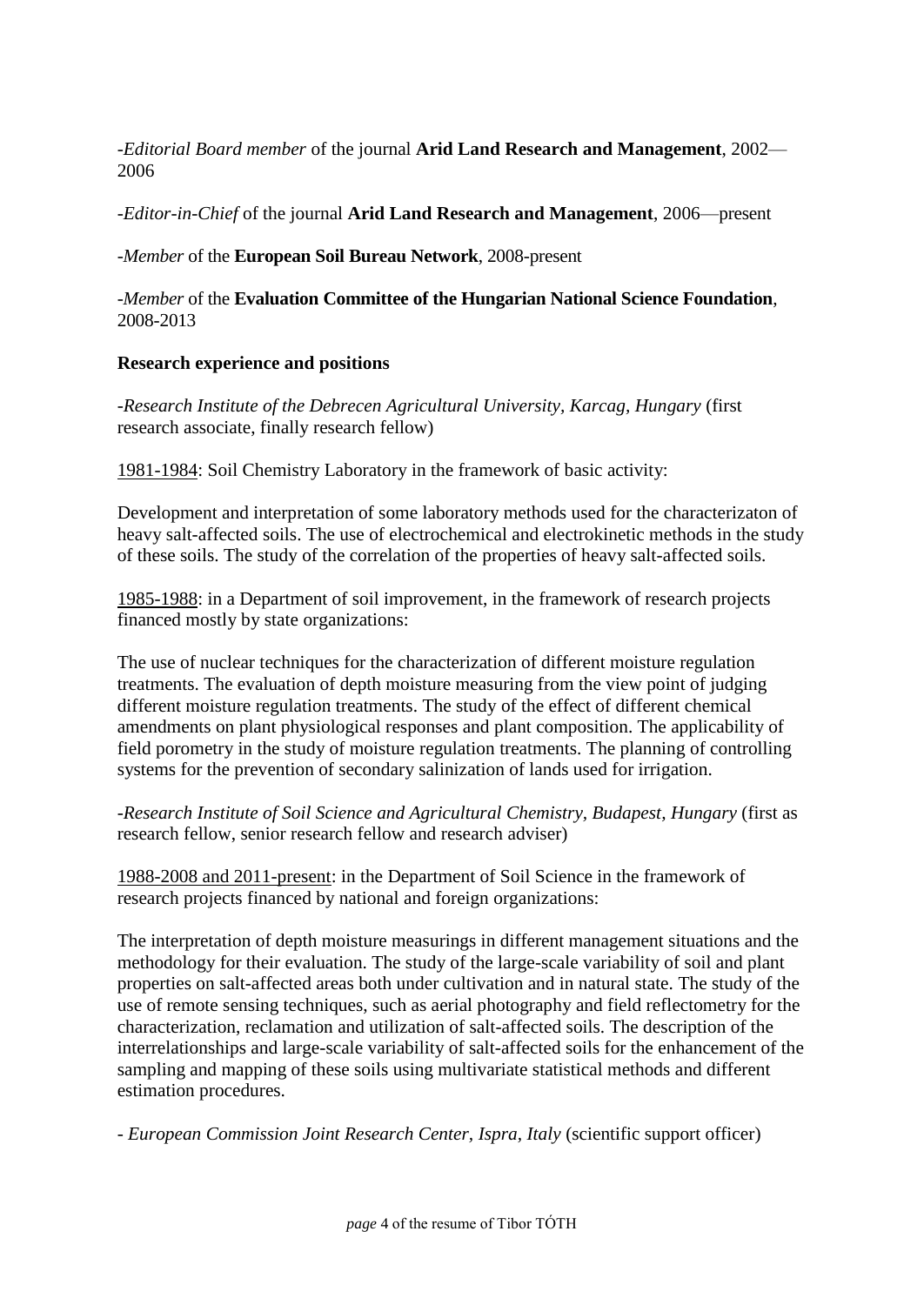2009-2011 in the Rural, Water and Ecosystem Resources Unit of the Institute for Environmental and Sustainability.

The task was working on the redefinition of the agricultural areas affected by natural handicaps, formally named as less favoured areas.

# **Research Projects {collaborator (c.), co-principal (c. p. i.) or principal investigator (p. i.)}**

-The improvement of the fertility of the heavy salt-affected soils by moisture regulation - "TCP-7" program 1983-7(c.)

-Lysimetric investigations for the improvement of moisture regulation of heavy salt-affected soils - "TCP-7" program 1983-7 (c.)

-Controlling system for the prevention of secondary salinization of irrigated soils - "G-9" program 1987-8 (c.)

-Study of the material balance of protected ecosystems - "G-9" program 1988-9 (c.) -The applicability of aerial photography for the characterization of protected areas - "G-10" program 1988-1990 (c.)

-The study of the bases of using remote sensing techniques for the characterization of saltaffected soils - joint US NSF and Hungarian Academy of Sciences project 1988-1990 (c.) -Optimal resolution mapping of salt-affected landscapes - joint US AIDS Program for Scientific and Technical Cooperation and HNSF (Hungarian National Science Foundation)

project 1991-4 (c.)

-Impacts of salinization on terrestrial ecosystem and its rehabilitation -joint Japanese and Chinese project 1990-3 (c.)

-Spatial variability of saline soils of Oriente, Cuba - joint Hungarian Academy of Sciences and Cuban Academy of Sciences project 1992-5 (p. i.)

-Agrogeological and pedological modelling of soil salinization in the Great Hungarian Plain - HNSF project 1994-7(c. p. i.)

-The effect of small herbivores in the secondary succession of semi-desertic grasslands - HNSF project 1994-7 (c.)

-Agrogeological and pedological study of areas exposed to pollution - HNSF project 1993-6 (c.)

-Optimalization of the use of amendments in sodic soils - Hungarian Ministry of Agriculture 1996-7 (p. i.)

-Salinization in the Kiskunság region - HNSF project (p. i.)

-Mapping and reclamation of salt-affected soils - Hungarian-Indian Intergovernmental project 1998-9 (p. i.)

-Ecological restoration of oldfields – Hungarian-US Joint Fund. 1997-2000 (c.)

-Surface minerals of salt-affected soils - HNSF project 1998-2001 (c. p. i.)

-Comparison of the effect of roads on habitat fragmentation in salt-affected grasslands with contrasting water regime - Technical and Information Services on National Roads project 1998-9 (p. i.)

-An integrated approach for sustainable management of irrigated lands susceptible to degradation/desertification - European Community project 1998-2000 (c.)

-Mapping of vegetation and soils of saline lands - joint Hungarian Academy of Sciences and Cuban Academy of Sciences project 1998-2000 (p. i.).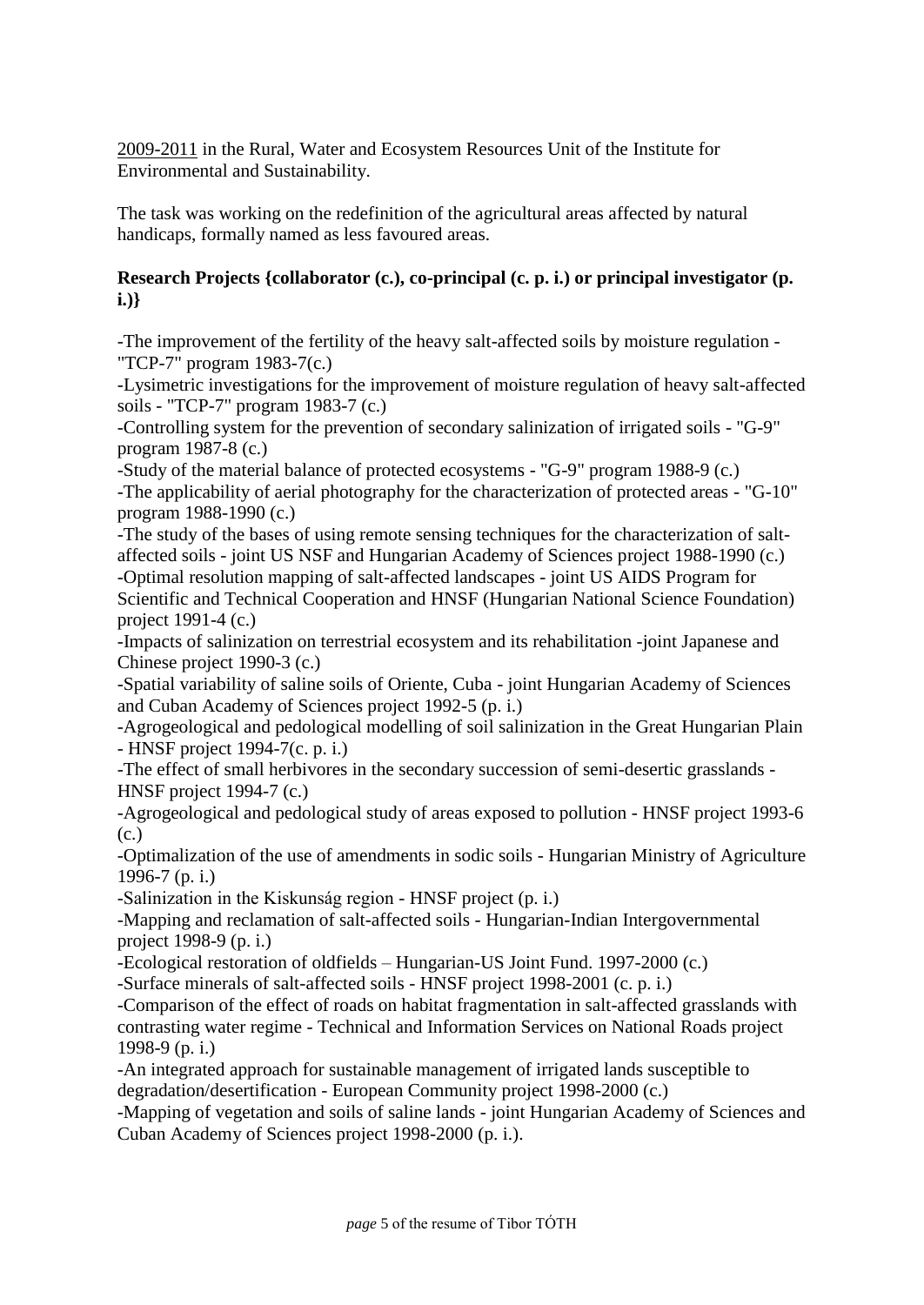-Mechanisms of salt accumulation in relation to the soil – parent material - groundwater system - HNSF project 1999-2002 (c. p. i.)

-Reclamation of salt-affected soils - Hungarian-Egyptian Intergovernmental project 1998-9 (p. i.)

-The use of mycorrhizal fungi in phytoremediation projects - European Community project 2000-2003 (c.)

-Regional study of soil formation and prediction of soil properties with statistical and GIS techniques - HNSF project 2002-2006 (p. i.)

-Market oriented technological development of sustainable agriculture – 2001-2004 (c. p. i.)

- Land quality, land value and sustainable land use among the conditions of European Union  $-2005-2007$  (c.p.i)

- Study of Sodium accumulation from the stand point of salinization with mineralogical model - HNSF project 2002-2005 (c.p.i.)

-Monitoring space-time dynamics of soil chemical properties to improve soil management and environmental quality - Hungarian-Flemish Intergovernmental project 2003-2005 (p. i.)

-Vegetation and salt/water dynamics in flat landscapes: Comparative and

complementary studies in Pampa Deprimida (Argentina) and Hortobagy (Hungary) - Hungarian-Argentinan Intergovernmental project 2004-2005 (p. i.)

-Risk Assessment Methodologies for SOIL threats - RAMSOIL - European Community project 2007-2008 (c. p. i.)

-Statistical and hydrological modeling of soil and subsoil salt-accumulation caused by tree plantations established above shallow saline groundwater - HNSF project 2010-2013 (p.i.) -Testing the common biophysical criteria for delimiting areas with natural handicaps (COM(2009)161) - EC DG AGRI-JRC project 2009-2010 (c.)

-Assessing agricultural vulnerabilities for the design of effective measures for adaptation to climate change in the  $EU - EC DG AGRI-IRC project 2011 (c.)$ 

# **Educational activity**

*Postgraduate courses for Ph. D. students*

-Regular assistant and lecturer for the field trip "*Salt-affected soils*" of the Wageningen Agricultural University between 1986 and 2000.

-Leader of postgradual (PhD) course registered at Agricultural Faculty of Veszprém University, Keszthely on *salt-affected soils*. Years 1997, 1999, 2000, 2002, 2003, 2005, 2007, 2009, 2012. (Course webpage [http://members.iif.hu/tot3700/Kurzus.html\)](http://members.iif.hu/tot3700/Kurzus.html)

-Teacher of postgradual (PhD) course registered at Department of Etology of L. Eötvös University, Budapest *"The soil as a habitat"*. Years 2000, 2001, 2002, 2005, 2007, 2009. (Course webpage at http webpage <http://members.iif.hu/tot3700/kurzusok/talajelohelyfelhiv.rtf>)

-Member of two PhD Schools of the Agricultural Faculty of Veszprém University, Keszthely as

-Doctoral School of Animal- [and Agricultural Environmental Sciences](http://www.doktori.hu/index.php?menuid=191&lang=EN&di_ID=97) (Core member) [-Doctoral School of Crop and Horticultural Sciences](http://www.doktori.hu/index.php?menuid=191&lang=EN&di_ID=99) (Academic staff member)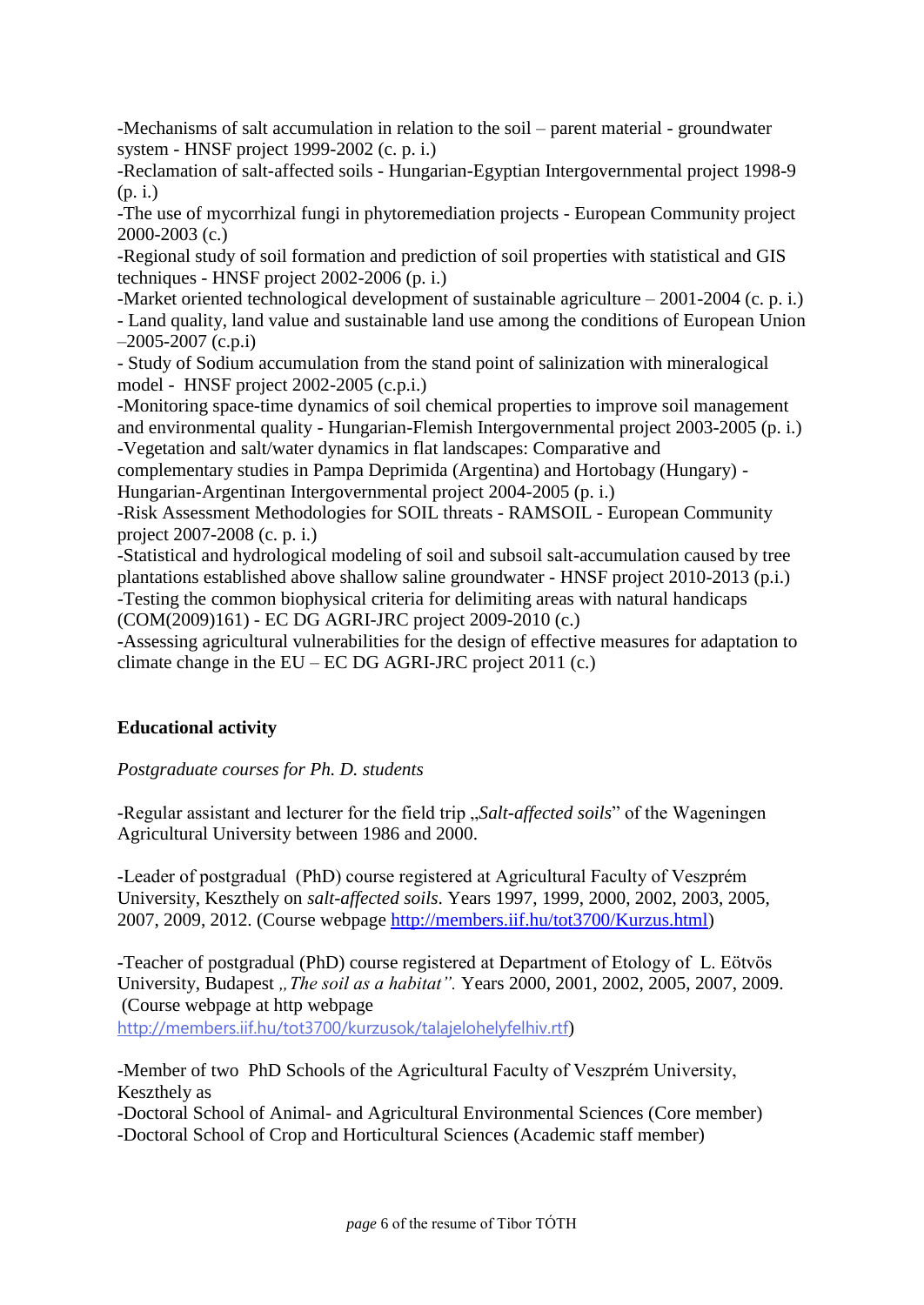-Academic staff member of the [Doctoral School of Environmental Sciences](http://www.doktori.hu/index.php?menuid=191&lang=EN&di_ID=157) of Szent István University, Gödöllő. (See at [http://www.doktori.hu/index.php?menuid=192&sz\\_ID=3649&lang=EN\)](http://www.doktori.hu/index.php?menuid=192&sz_ID=3649&lang=EN)

*Co-tutorship of M. Sc. student:*

-Gabriella BERTA, *The geology of the Nyírőlapos study area.* (in Hungarian) ELTE University, Budapest, 1994

-Attila ZÖLDI, *Study of the relationship between the changes of groundwater and salt accumulation.* (in Hungarian) ELTE University, Budapest, 2001

-Brigitta SZABÓ, *Field determination of soil organic matter with quick methods.* (in Hungarian) SZIE University, Gödöllő, 2005

## *Co-tutorship of Postgraduate students:*

-András SZABÓ, *Correlation of spatiotemporal variation of salt accumulation with the number of vegetation zones in Hortobágy grassland.* Soil engineering Postgradual thesis.(in Hungarian) SZIE University, Gödöllő, 2012.

-Kitti BALOG, *Effect of planted lowland forests on the salt and water regime of soil.* Soil engineering Postgradual thesis.(in Hungarian) SZIE University, Gödöllő, 2014.

*Consultancy of Ph. D. students:*

-Sándor KABOS, *Data analysis of environmental information systems: study of data systems with inconsistent spatial and temporal reference*, (in Hungarian) successfully obtained at GATE University, Gödöllő, 1999 (unofficial)

-Erik CZINEGE, *Amplification of the pedological foundation of site-specific nutrient application,* (in Hungarian) successfully obtained at GATE University, Gödöllő, 2000 (unofficial)

-Zsófia BAKACSI, *Agrogeological and pedological evaluations at Apajpuszta. The consequences of supposed groundwater level changes.* (in Hungarian) successfully obtained at ELTE University, Budapest. 2002 (unofficial)

-Ahmed DOUAIK, *Evaluation of the space-time variabilityof soil salinity by statistical, geostatistical and Bayesian maximum entropy methods.* successfully obtained at Faculty of Bioscience Engineering. Gent University, Belgium, 2005. (co-tutor)

-Anna FÜZI, *Interrelations between some halophytes and the rhizosphere microorganisms*, (in Hungarian) successfully obtained at SZIE University, Gödöllő, 2008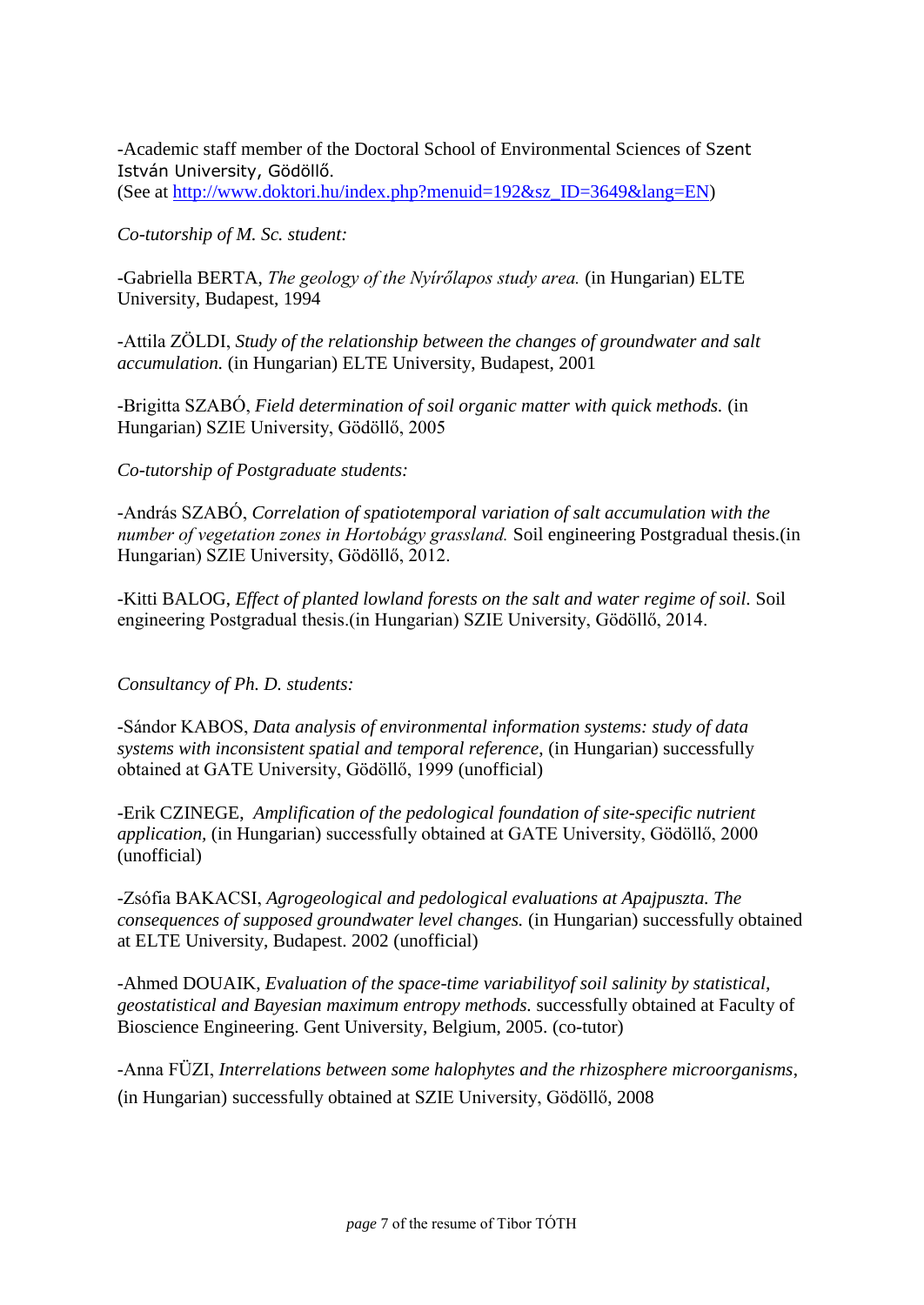-Márta ZALATNAI, *Structure of the borders of lowland grassland associations and their relationship to edaphic background variables*, (in Hungarian) successfully obtained at Szeged University, 2008

-Andrea HUISZ, *The study of the effect of soil cultivation and addition of organic fertilizers on the aggregate stability.* (in Hungarian) successfully obtained at Debrecen University, 2012

## **Publications**

(most important publications are downloadable at [http://members.iif.hu/tot3700/TiborToth\\_PubList.htm\)](http://members.iif.hu/tot3700/TiborToth_PubList.htm)

#### Journal papers

- Tóth, T. 1986. *Some methodological problems of neutron moisture measuring.* **DATE Tudományos Közlemények.** 26:253-271. (in Hungarian)
- Tóth, T., and J. Lazányi. 1988. *Soil moisture under different field crops.* **Növénytermelés.** 37:559-569. (in Hungarian)
- Tóth, T. 1989. *Field study of the factors affecting the water supply of plants in the plant-soil system.* **Agrokémia és Talajtan.** 38:255-260. (in Hungarian)
- Tóth, T. 1989. *Correlations between some chemical, physical and hydrophysical properties of meadow solonetz soils.* **DATE Tudományos Közlemények.** 28:561-575. (in Hungarian)
- Kertész, M., K. Rajkai, and T. Tóth. 1990. *The use of aerial photographs in the study of protected lands.* **Környezetgazdálkodási kutatások.** 3:62-100. (in Hungarian)
- Tóth, T., and G. Chrappán. 1990. *Water use of different sorghum and Sudangrass genotypes.* **Sorghum Newsletter.** 31:53.
- Tóth, T., F. Csillag, L. L. Biehl, and E. Michéli. 1991. *Characterization of semi-vegetated salt-affected soils by means of field remote sensing.* **Remote Sensing of Environment.** 37:167-180.
- Tóth, T., and M. Kertész. 1993. *Mapping the degradation of solonetzic grassland.* **Agrokémia és Talajtan.** 42:43-54.
- Tóth, T., and K. Rajkai. 1994. *Soil and plant correlations in a solonetzic grassland.* **Soil Science.** 157:253-262.
- Kertész, M., and T. Tóth. 1994. *Soil survey based on sampling scheme adjusted to local heterogeneity.* **Agrokémia és Talajtan.** 43:113-132.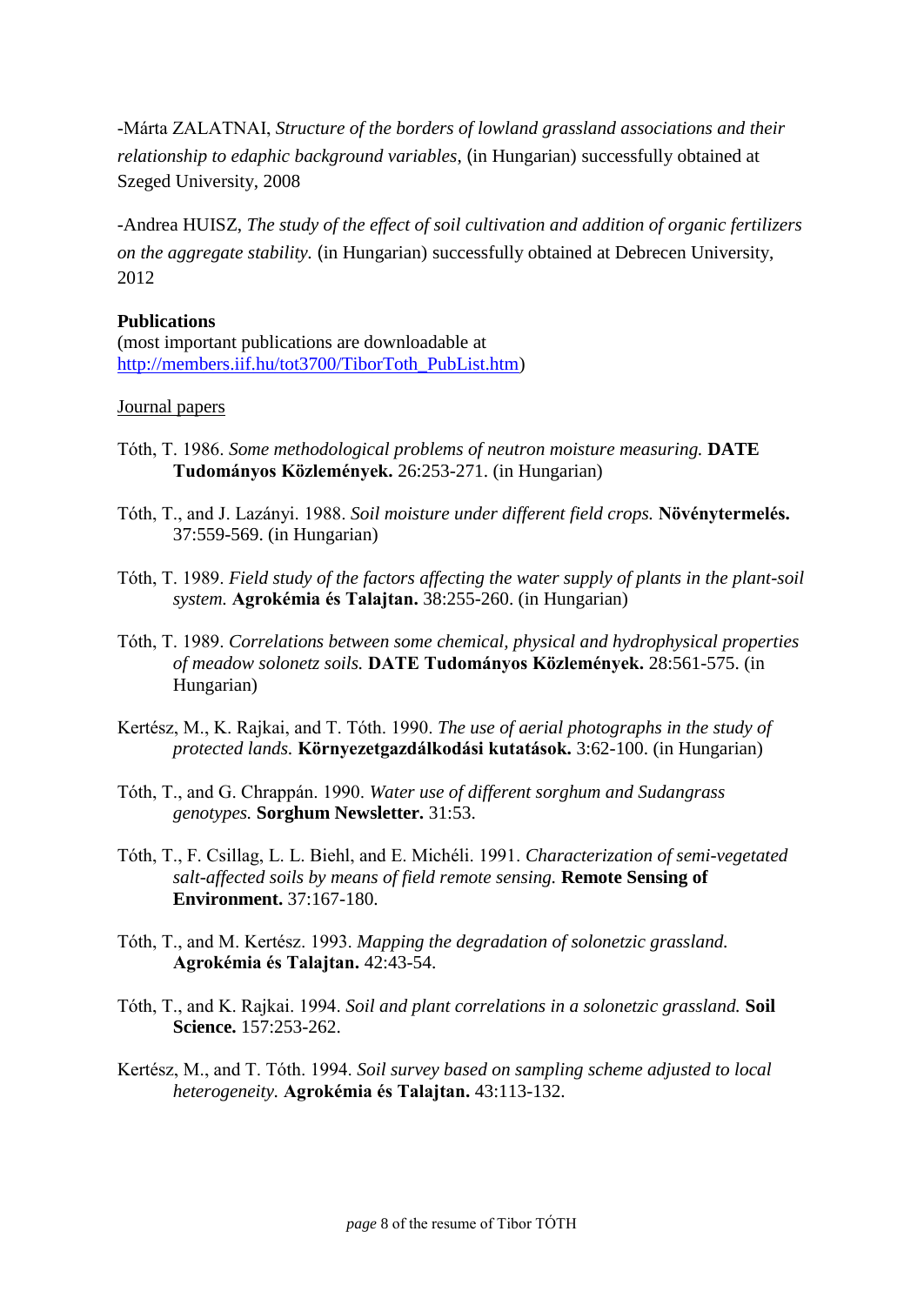- Tóth, T., S. Matsumoto, R. Mao, and Y. Yin. 1994. *Plant cover as predictor variable of salinity and alkalinity of abandoned saline soils of the Huang-Huai-Hai Plain, China.* **Agrokémia és Talajtan.** 43:175-195.
- Csillag, J., T. Tóth, and M. Rédly. 1995. *Relationships between soil solution composition and soil water content of Hungarian salt-affected soils.* **Arid Soil Research and Rehabilitation.** 9:245-260.
- Tóth, T., S. Matsumoto, R. Mao, and Y. Yin. 1995. *Precision of predicting soil salinity based on vegetation categories of abandoned lands.* **Soil Science.** 160. 218-231.
- Tóth, T., and M. Kertész. 1996. *Application of soil-vegetation correlation to optimal resolution mapping of solonetzic rangeland.* **Arid Soil Research and Rehabilitation.** 10:1-12.
- Tóth, T., M. Kertész, C. Guerra, J. Labrada Labrada, B. Pérez Machado, P. Castillo Fonseca, and M. Nieto Martínez. 1997*. Plant composition of a pasture as a predictor of soil salinity.* **Revista de Biologia Tropical**. 45: 1385-1393.
- Tóth, T., M. Kertész, and L. Pásztor. 1998*. New approaches in salinity/sodicity mapping in Hungary.* **Agrokémia és Talajtan.** 47:76-86.
- Tóth, T., and L. Kuti. 1999. *Geological factors affecting the salinization of the Nyírőlapos Sample Area (Hortobágy, Hungary). I. General geological characterization, calcite concentration and pH values of subsurface layers.* **Agrokémia és Talajtan.** 48:431- 444. (in Hungarian)
- Tóth, T., and L. Kuti. 1999. *Geological factors affecting the salinization of the Nyírőlapos Sample Area (Hortobágy, Hungary). II. Multiple relations and the prediction of surface soil salinity.* **Agrokémia és Talajtan.** 48:445-457. (in Hungarian)
- Kuti, L., T. Tóth, L. Pásztor, and U. Fügedi. 1999*. Relationship between the data of agrogeological maps and the extent of salt-affected soils on the Great Hungarian Plain.* **Agrokémia és Talajtan.**48:501-516. (in Hungarian)
- Tóth, T., M. Kertész, and L. Pásztor. 2000*. Method for the application of gypsum to sodic soils using GIS.* **Agrokémia és Talajtan.** 49:55-64. (in Hungarian)
- Török, K., T. Szili-Kovács, M. Halassy, T. Tóth, Zs. Hayek, M. W. Paschke, and L. J. Wardell. 2000*. Immobilization of soil nitrogen as a possible method for the restoration of sandy grassland .* **Applied Vegetation Science.** 3: 7-24.
- Szili-Kovács, T., T. Tóth, M. Halassy, and K. Török. 2000. *Restoration of sandy grasslands through the immobilization of soil nitrogen. 1. Laboratory incubation experiments.* **Agrokémia és Talajtan.** 49:479-490. (in Hungarian)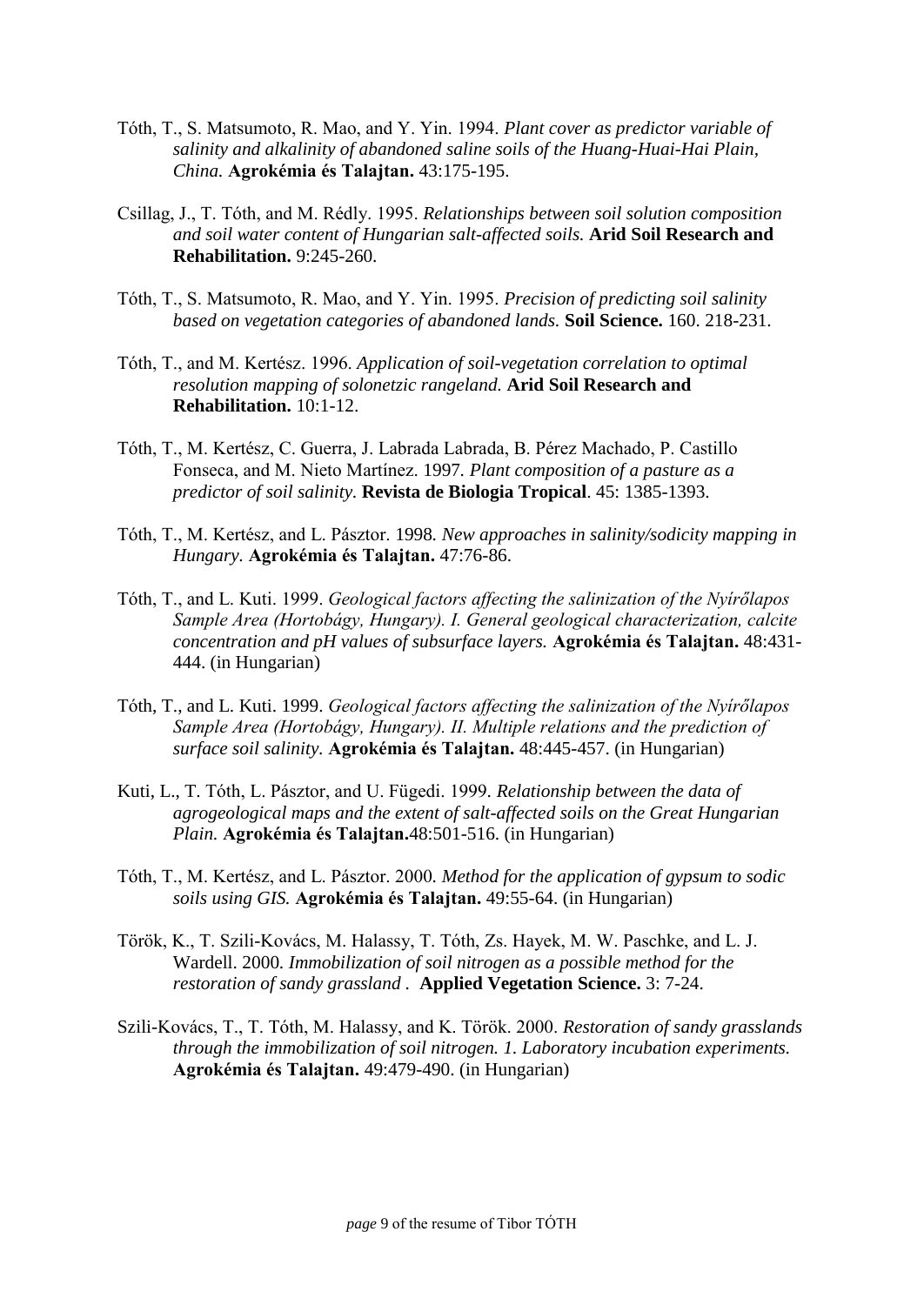- Szili-Kovács, T., T. Tóth, K. Török, and M. Halassy. 2000. *Restoration of sandy grasslands through the immobilization of soil nitrogen. 2. Field experiments.*  **Agrokémia és Talajtan.** 49:479-490. (in Hungarian)
- Füzy, A., I. Vörös, T. Takács, T. Tóth, and B. Biró. 2001. *Colonisation of arbuscular mycorrhizal fungi on Festuca pseudiva and Matricaria chamomilla in two Hungarian salt-affected soils.* In: **Scientific Bulletin of University of North University of Baie Mare (Romania) Serie C, Volume XV. Fascicle: Mechanics, Tribology. Technology of Machine Manufacturing.** Part IV.109-117. International Multidisciplinary Conference. May 25-26. 2001.
- Tóth, T., and Gy. Várallyay. 2001. *Variability of a the soil of a study site according to the factors of salt accumulation.* **Agrokémia és Talajtan.** 50:19-34. (in Hungarian)
- Tóth, T., L. Kuti, I. Fórizs, and S. Kabos. 2001. *Changes in the factors of soil salt accumation in the study site "Nyírőlapos" of the region Hortobágy, Hungary.* **Agrokémia és Talajtan**.50:409-426. (in Hungarian)
- Tóth, T., L. Kuti, S. Kabos, and L. Pásztor. 2001. *Use of digitalized hydrogeological maps for evaluation of salt-affected soils of large areas.* **Arid Land Research and Management.** 15:329-346.
- Tóth, T., S. Kabos, L. Pásztor, and L. Kuti. 2002. *Statistical prediction of the presence of salt-affected soils by using digitalized hydrogeological maps.* **Arid Land Research and Management.** 16:55-68.
- Tóth, T., and G. Jozefaciuk. 2002. *Physicochemical properties of a solonetzic toposequence*. **Geoderma** 106: 137-159.
- Joshi, D. C., T. Tóth, and D. Sári. 2002. *Spectral reflectance characteristics of Nacarbonate irrigated arid secondary sodic soils.* **Arid Land Research and Management.** 16:161-176.
- Tóth, T., and L. Kuti. 2002. *Numerical simulation versus repeated field instrumental measurements: a case study of monitoring salinity status in a native sodic grassland with shallow groundwater.* **Agrokémia és Talajtan.** 51: 243-252.
- Kuti, L., T. Tóth, A. Zöld, and I. Szentpétery. 2002. *The fluctuation of groundwater level, and its consequences in the soil - parent material - groundwater system of a sodic grassland.* **Agrokémia és Talajtan**. 51: 253-262.
- Landwehr, M., U. Hildebrandt, P. Wilde, K. Nawrath, T. Tóth, B. Biró, and H. Bothe. 2002. *The arbuscular mycorrhizal fungus Glomus geosporum in European saline, sodic and gypsum soils.* **Mycorrhiza** 12: 199-211.
- Joshi, D. C., T. Tóth, and D. Sári. 2002. *Visual descrimination of surface features of salt affected soils using satellite images in arid region of Rajasthan (India).* **Indian Journal of Remote Sensing.** 30: 33-38.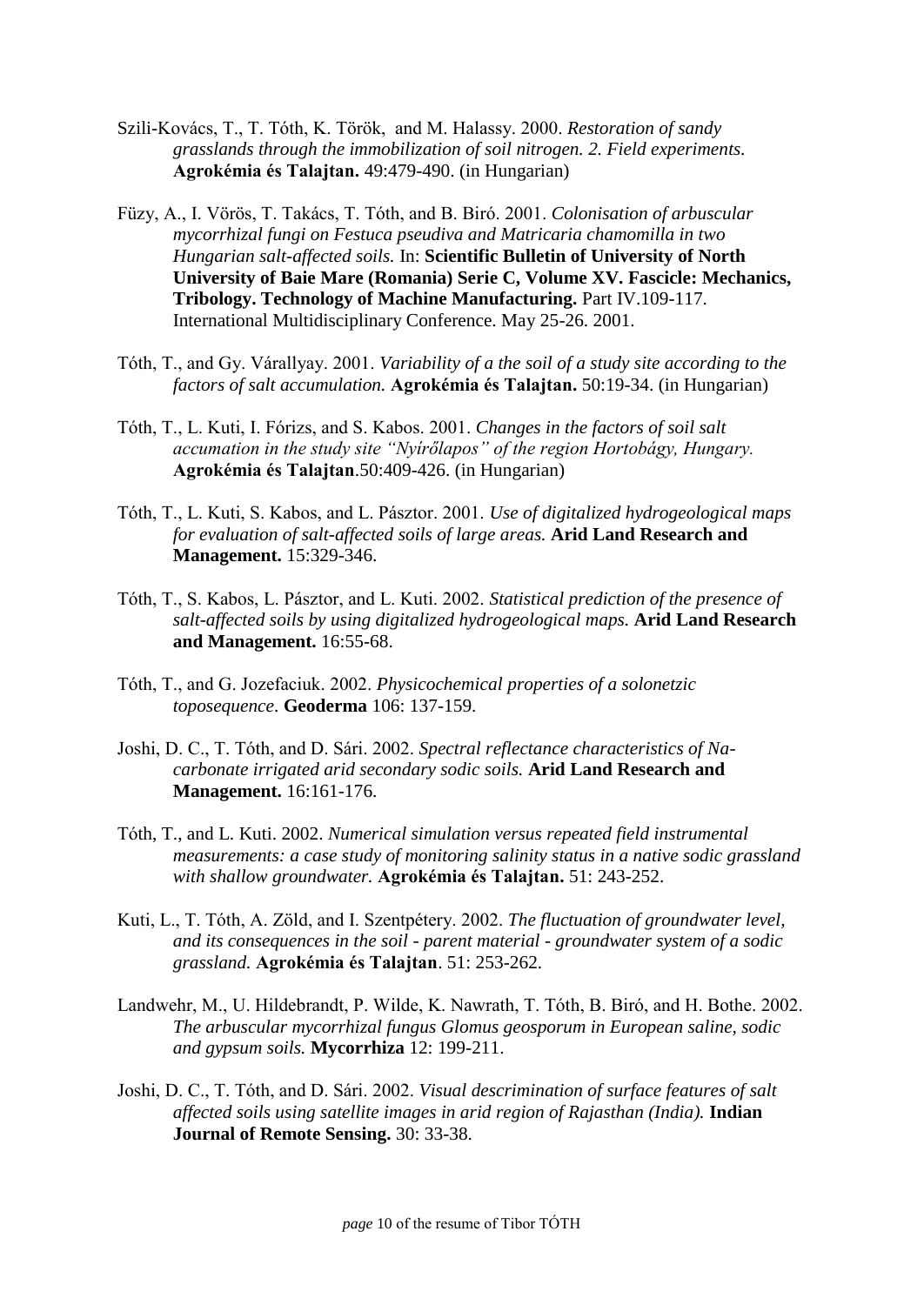- Bába, K., D. Sári, and T. Tóth. 2003. *Clam associations on different substrates. The Heavy metal pollution in 2000.* **Soosiana.** 23: 37-48. (in Hungarian)
- Tóth, T., and B. Szabó. 2003. *Field determination of soil organic matter with quick methods.* **Agrokémia és Talajtan** 52: 409-508. (in Hungarian)
- Rédei, T., Z. Botta-Dukát, J. Csiky, A. Kun, and T. Tóth. 2003. *On the possible role of local effects on the species richness of acidic and calcareous rock grasslands in northern Hungary.* **Folia Geobotanica** 38: 453–467.
- Kuti, L., T. Tóth, J. Kalmár, and P. Kovács-Pálffy. 2003. *Mineral composition of saltaffected soils and recent mineral formation at Apajpuszta and Zabszék.* **Agrokémia és Talajtan** 52: 275-292. (in Hungarian)
- Tóth, T., L. Kuti, and U. Fügedi. 2003. *Monthly studies at Zabszék saline lake. Temporal changes in lake-water, groundwater, soil, vegetation.* **Természetvédelmi Közlemények.** 10: 191-206. (in Hungarian)
- Füzy, A., B. Bíró, and T. Tóth. 2003. *Relationship between plants, microbes and several soil properties on Hungarian salt-affected soils.* **Természetvédelmi Közlemények.** 10: 207-216. (in Hungarian)
- Gonzalez-Nunez, LM., T. Tóth, and D. Garcia. 2004. *Integrated management for the sustainable use of salt-affected soils in Cuba.* **Universidad y Ciencia**. 20(40) 85- 102.
- Fórizs, I., L. Kuti, and T. Tóth. 2004. *Isotope hydrological study of soil salinization in a sodic grassland on the Hortobágy, Hungary.* **Berichte des Institutes für Erdwissenschaften Karl-Franzens-Universität Graz** 8:30-34.
- Douaik, A., M. Van Meirvenne., T. Tóth, and M. Serre. 2004. *Space-time mapping of soil salinity using probabilistic Bayesian Maximum Entropy.* **Stochastic Environmental Research and Risk Assessment.** 18:219-227.
- Tóth, T., I. Fórizs, L. Kuti, and J. L. Wardell. 2005. *Data on the elements of carbon cycle in a Solonetz and Solonchak soil.* **Cereal Research Communications.** 33: (No.1) 133- 136.
- Kuti, L., B. Kerék, and T. Tóth. 2005. *Agrogeological characterisation of the plain and hilly regions of Hungary.* **Tákökológiai Lapok**. 3: 83-97. (in Hungarian)
- Douaik, A., M. Van Meirvenne, and T. Tóth. 2005. *Soil salinity mapping using spatiotemporal kriging and bayesian maximum entropy with interval soft data.* **Geoderma.** 128: 234– 248.
- Kun, A., T. Tóth, B. Szabó, and J. Koncz. 2005. *The dolomite phenomenon: Relations among rocks, soils and vegetation. (Rock, soil and plant analysis on the limestones*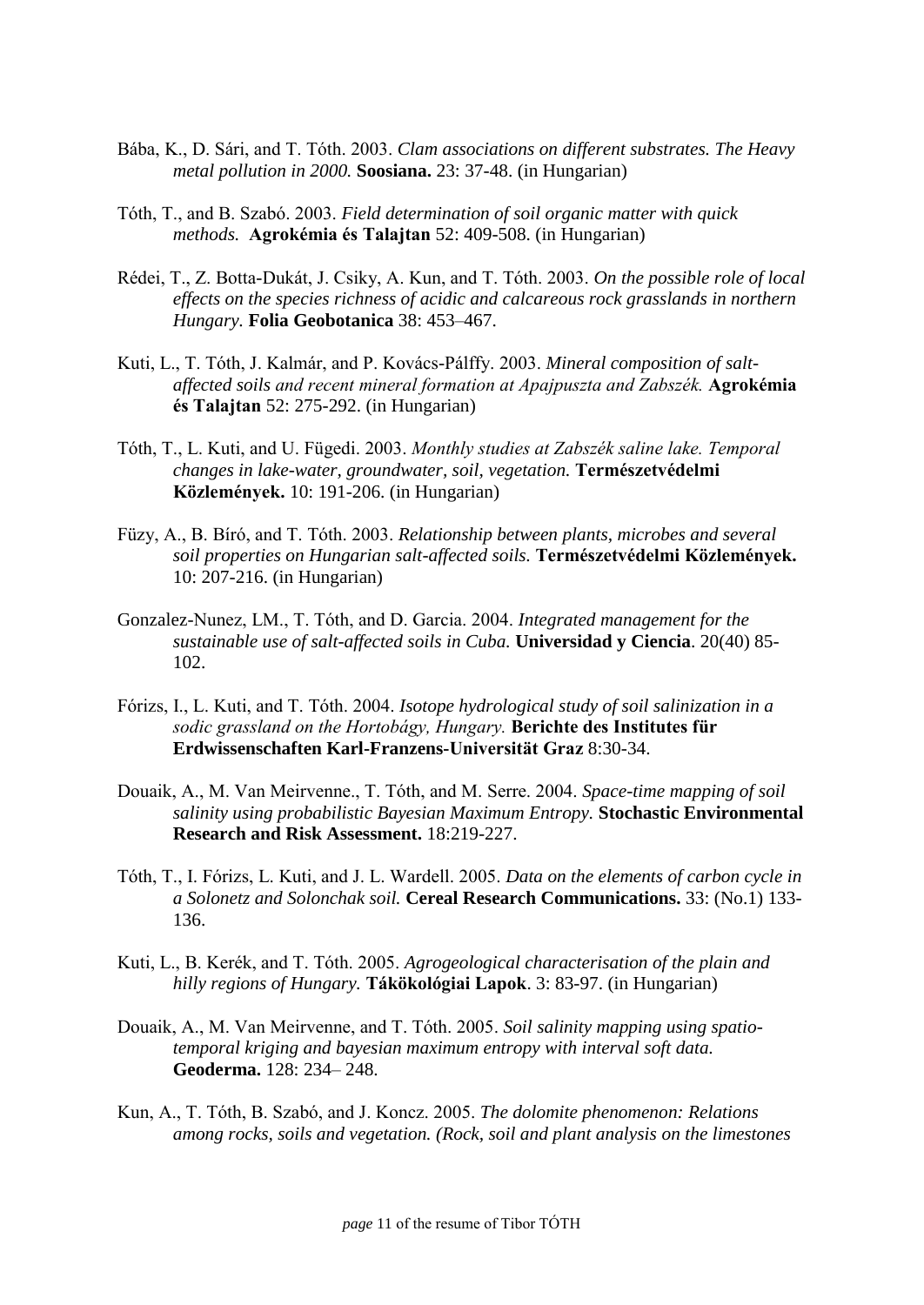*and dolomite grasslands in Hungary).* **Botanikai Közlemények.** 92. (1-2) 1-25. (in Hungarian)

- Douaik, A., M. Van Meirvenne, and T. Tóth. 2006. *Temporal stability of spatial patterns of soil salinity determined from laboratory and field electrical conductivity.* **Arid Land Research and Management.** 20: 1-13.
- Ristolainen, A., T. Tóth, and Cs. Farkas. 2006. *Measurement of soil electrical properties for the characterization of the conditions of food chain element transport in soils. Part I. Instrumental comparison.* **Cereal Research Communications.** 34: (No.1) 159- 162.
- Tóth, T., A. Ristolainen, V. Nagy, D. Kovács, and Cs. Farkas. 2006. *Measurement of soil electrical properties for the characterization of the conditions of food chain element transport in soils. Part II. Classification of management units.* **Cereal Research Communications.** 34: (No.1) 163-166.
- Huisz, A., S. Sleutel, T. Tóth, G. Hofman, S. De Neve, and T. Németh. 2006. *Effect of cultivation systems on the distribution of soil organic matter in different fractions.*  **Cereal Research Communications.** 34: (No.1) 207-210.
- Kovács, D., T. Tóth, and P. Marth. 2006. *Study of food chain element transport analogy: salinity/sodicity/alkalinity of Hungarian soils during a decade as shown by the national soil monitoring network.* **Cereal Research Communications.** 34: (No.1) 231-234.
- Tóth, G., L. Montanarella, Gy. Várallyay, T. Tóth, and N. Filippi. 2006. *Strengthening optimal food chain element transportby minimizing soil degradation. Recommendations for soil threats identification on different scales in the European Union.* **Cereal Research Communications.** 34: (No.1) 335-338.
- Tóth, T., T. Németh, A. Bidló, F. Dér, M. Fekete, T. Fábián, Z. Gaál, B. Heil, T. Hermann, E. Horváth, G.Kovács, A. Makó, F. Máté, K. Mészáros, Z. Patocskai, F. Speiser, I. Szűcs, G. Tóth, Gy. Várallyay, J. Vass, and Sz. Vinogradov. 2006. *The optimal strategy to improve food chain element cycles – Development of an Internet based soil bonitation system powered by a GIS of 1:10 000 soil type maps.* **Cereal Research Communications.** 34: (No.1) 841-844.
- Tóth, T., and G. Szendrei. 2006. *Types and distribution of salt affected soils in Hungary, and the characterisation of the processes of salt accumulation.* **Topographia Mineralogica Hungariae.** IX: 7-20. (in Hungarian)
- Szendrei, G., T. Tóth, P. Kovács Pálffy, I. Sajó, S. Szakáll, and Á. Kovács. 2006. *Occurrences of salt efflorescences on soil surfaces in Hungary.* **Topographia Mineralogica Hungariae.** IX: 61-78. (in Hungarian)
- Tóth, T., and G. Szendrei. 2006. *Relationship between salt efflorescences and environmental conditions with special emphasis on edaphological conditions.* **Topographia Mineralogica Hungariae.** IX. 79-90. (in Hungarian)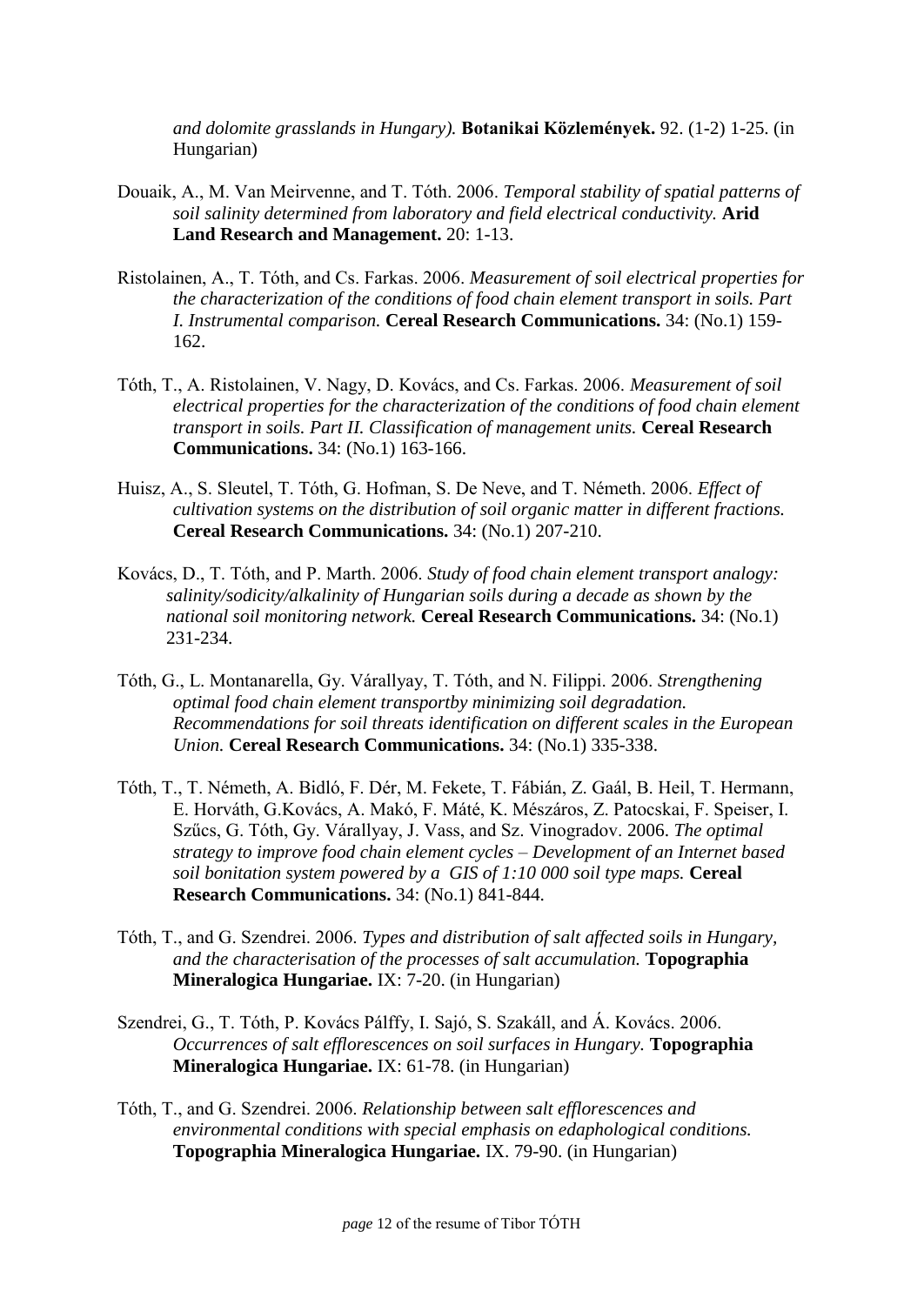- Kovács, D., T. Tóth and P. Marth. 2006. *Soil salinity between 1992 and 2000 in Hungary.* **Agrokémia és Talajtan.** 55: 89-98.
- Tóth, T., T. Németh, T. Fábián, T. Hermann, E. Horváth, Z. Patocskai, F. Speiser, Sz.Vinogradov, and G. Tóth. 2006. *Internet-based land valuation system powered by a GIS of 1:10,000 soil maps.* **Agrokémia és Talajtan.** 55: 109-116.
- Füzy, A., T. Tóth, and B. Biró. 2006. *Seasonal dynamics of mycorrhizal colonization in the rhizosphere of some dominant halophytes.* **Agrokémia és Talajtan.** 55: 231-240.
- Jozefaciuk, G., T. Tóth and G. Szendrei. 2006. *Surface and micropore properties of saline soil profiles.* **Geoderma.** 135: 1-15.
- Tóth, B., T. Tóth, T. Hermann, and G. Tóth. 2006. *Evaluating Methods of In-field Soil Organic Matter Analysis.* **Communications in Soil Science and Plant Analysis**. 37: No. 15-20. 2471-2479.
- Huisz, A., S. Sleutel, T. Tóth, G. Hofman, S. De Neve, T. Németh Tamás. 2006. *Effect of soil cultuvation regimes on the distriubution of organic matter between differing size fractions of soil, based on three years long experiment.* **Agrártudományi Közlemények** 2006/22. Special number. Pp22-30. (in Hungarian)
- Sleutel, S., S. De Neve, Németh T, Toth T, Hofman G 2006. *Effect of manure and fertilizer application on the distribution of organic carbon in different soil fractions in longterm field experiments.* **European Journal of Agronomy.** 25:280-288.
- Joshi, D., T. Tóth, D. Sári. 2006. *Spatial variability of electrical conductivity of soils irrigated with brackish water in the arid region of Rajasthan, India.* Annals of Arid **Zone.** 45(1): 9-17.
- Kovács, D., T. Tóth, P. Marth, J. Szalai. 2007. *Relationship between yearly soil salinity and groundwater depth dynamism and chemical composition at six monitoring points.* **Cereal Research Communications.** 35 (2) 649-652.
- Füzy, A., T. Tóth, B. Biró. 2007. *Mycorrhizal colonization can be altered by the direct and indirect effect of drought and salt in a split root experiment.* **Cereal Research Communications.** 35 (2) 401-404.
- Huisz, A., T. Kismányoky, S. Hoffmann, T. Tóth, T. Németh. 2007. *Organic matterinduced changes in water-stable aggregation.* **Cereal Research Communications.** 35 (2) 497-500.
- Farkas, Cs., A. Ristolainen, T. Tóth, S. Koós, P. László.. 2007. *Evaluating the sustainability of different soil tillage practices using field measured electrical properties.* **Cereal Research Communications.** 35 (2) 377-381.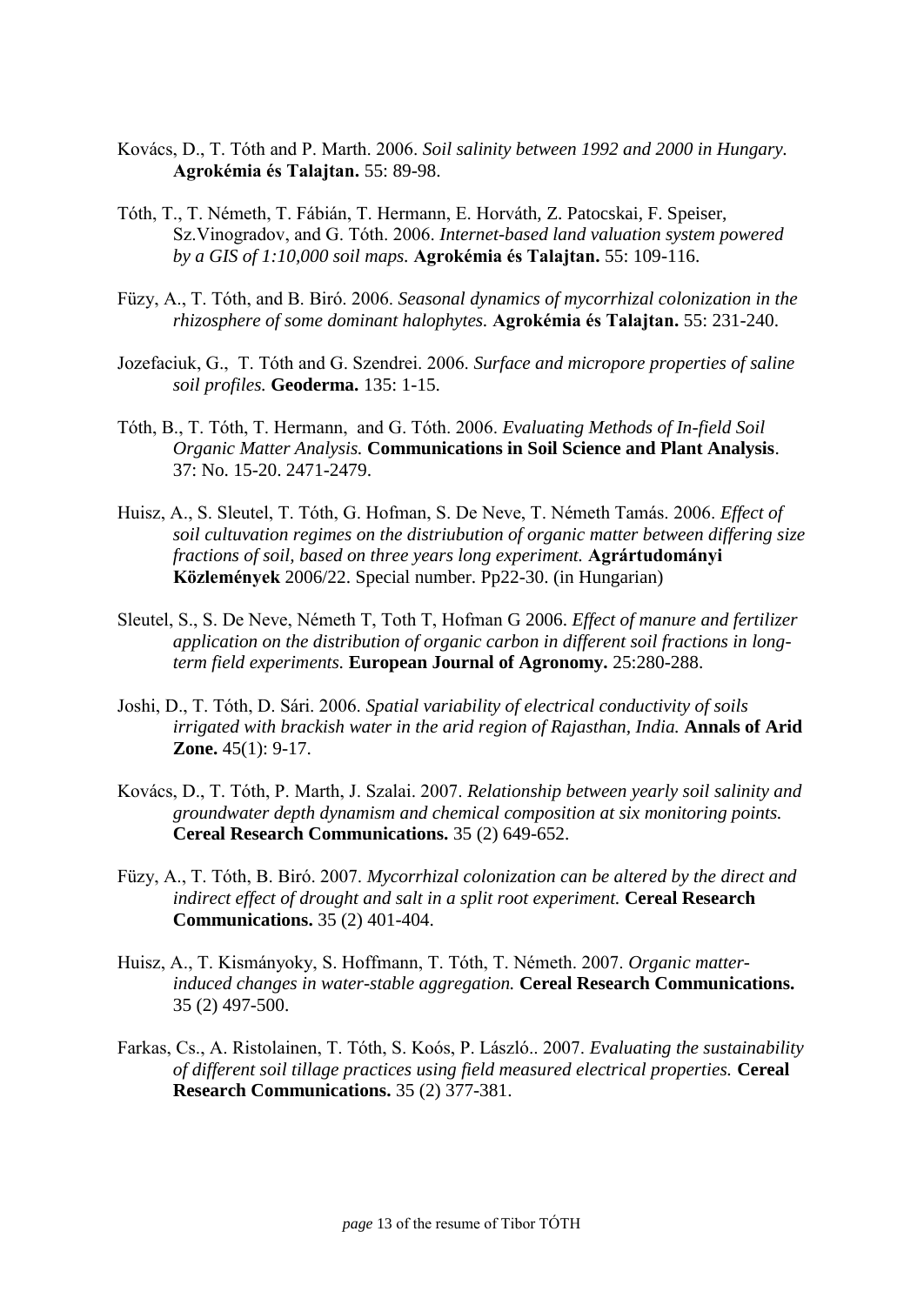- Tóth, T., Sz. Vinogradov, T. Hermann, F. Speiser, T. Németh. 2007. *Soil bonitation and land valuation with D-e-METER system as a tool of sustainable land use.* Cereal **Research Communications.** 35 (2) 1221-1224.
- Nosetto, M D., E. G. Jobbágy, T Tóth and C. M. Di Bella 2007. *The effects of tree establishment on water and salt dynamics in naturally salt-affected grasslands.*  **Oecologia.** 152: 695-705.
- Douaik, A., M. Van Meirvenne, T. Tóth . 2007. *Statistical Methods for Evaluating Soil Salinity Spatial and Temporal Variability.* **Journal of the Soil Science Society of America.** 71:1629-1635.
- Tamássy K., Pásztor L., Tóth T., Páldy A., Nádor G. 2007. *Spatial relationship between incidence of gastric cancer mortality and occurrence of soils in Hungary and in japan.* **Gut.** 56 (11) Suppl. III. A 104.
- Zalatnai, M., L. Körmöczi, T. Tóth. 2008. *Community boundaries and edaphic factors in saline-sodic grassland communities along an elevation gradient*. **Tiscia**. 36:7-15.
- Zalatnai, M., L. Körmöczi, T. Tóth. 2008. *Soil-plant interrelations and vegetation boundaries along an elevation gradient in a Hungarian sodic grassland*. **Cereal Research Communications.** 36. Supplementum. 231-234.
- Tóth, T., M. G. Schaap, Zs. Molnár. 2008. *Utilization of soil-plant interrelations through the use of multiple regression and artificial neural network in order to predict soil properties in Hungarian solonetzic grasslands*. **Cereal Research Communications**. 36. Supplementum. 1447-1450.
- Hagyó, A., T. Tóth, E. Bloem, S.E.A.T.M. Van Der Zee, E. Horváth. 2008. *Soil-plant interrelations: the significance of soil degradation and the risk assessment methodology for salinization*. **Cereal Research Communications**. 36. Supplementum. 1579-1582.
- Nosetto, M. D., E. G. Jobbágy, T. Tóth, and R. B. Jackson. 2008. *Regional patterns and controls of ecosystem salinization with grassland afforestation along a rainfall gradient*, **Global Biogeochemical Cycles**, 22, GB2015, doi:10.1029/2007GB003000.
- Füzy, A., B. Biró, T. Tóth, U. Hildebrandt, H. Bothe. 2008. *Drought, but not salinity, determines the apparent effectiveness of halophytes colonized by arbuscular mycorrhizal fungi.* **Journal of Plant Physiology**.165:181-119.
- Füzy A., Tóth T., Biró B. 2008. *Soil-plant factors, others than the type of salt specific anions are affecting the mycorrhiza colonisation of some halophytes.* **Community Ecology.** 9: 125-130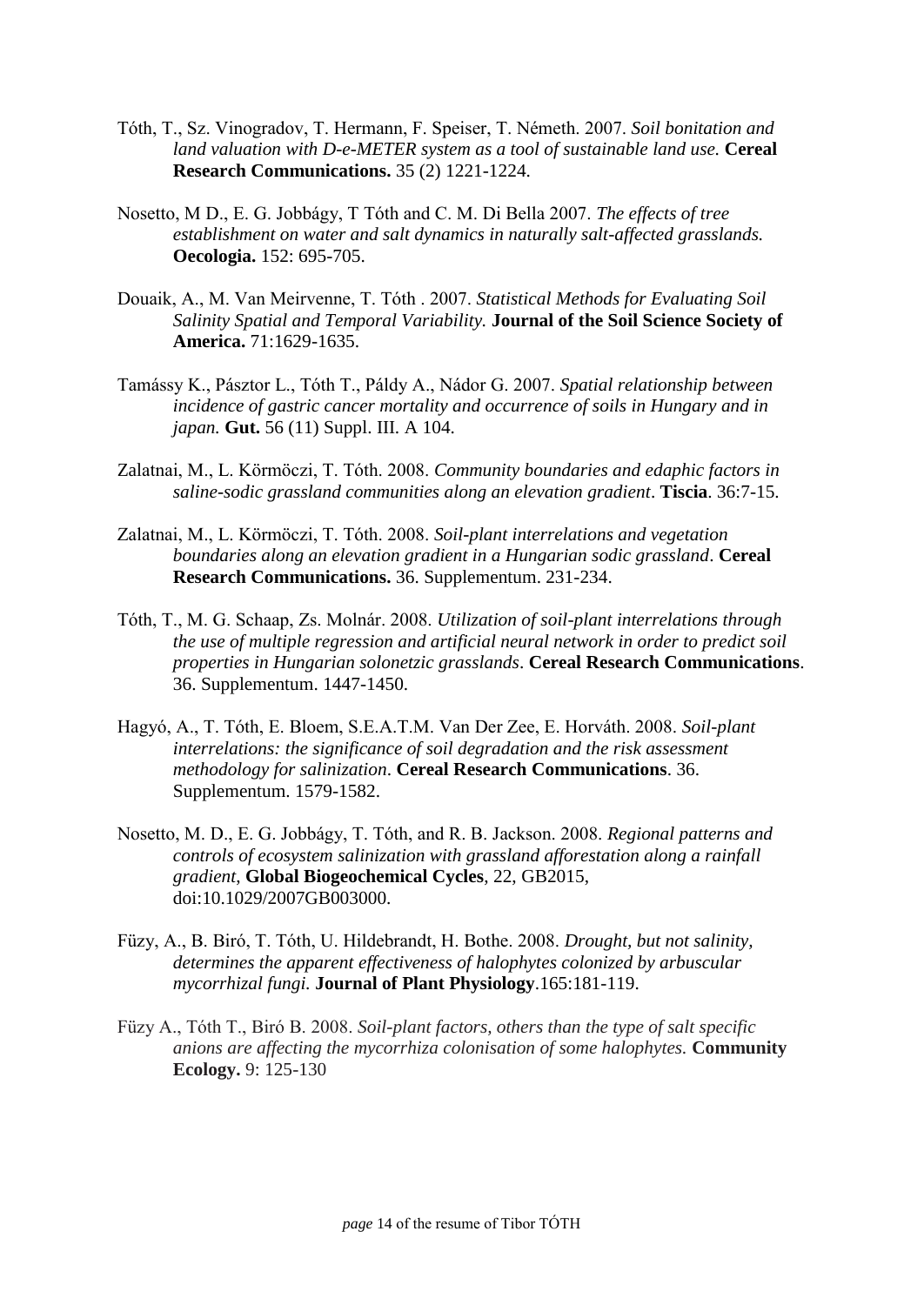- Tóth T, A Bidló, F Máté, I Szűcs, F Dér, G Tóth, Z Gaál, Z Tóth, F Speiser, T Hermann, E Horváth, T Németh. 2009. *Development of an online soil valuation database.* **Communications in Soil Science and Plant Analysis.** 40: 896-902.
- Huisz, A., T. Tóth, T. Németh.2009. *Water-Stable Aggregation in Relation to the Normalized Stability Index.* **Communications in Soil Science and Plant Analysis.**  [40:](http://www.informaworld.com/smpp/title~content=t713597241~db=all~tab=issueslist~branches=40#v40) 800 – 814**.**
- Ristolainen, A., C. Farkas, T. Tóth. 2009. *[Prediction of Soil Properties with Field Geo](http://www.informaworld.com/smpp/content~content=a909555376~db=all~order=page)[electrical Probes](http://www.informaworld.com/smpp/content~content=a909555376~db=all~order=page)* **Communications in Soil Science and Plant Analysis.** 40: [555 –](http://www.informaworld.com/smpp/content~content=a909555376~db=all~order=page) [565](http://www.informaworld.com/smpp/content~content=a909555376~db=all~order=page)**.**
- Huisz A., T. Tóth, T. Németh. 2009. *Normalized Stability Index and Mean Weight Diameter in a Combined Nitrogen Fertilization X Irrigation Experiment on Hungarian Chernozem Soil.* **Cereal Research Communications**. 37: 443 – 446.
- Tóth, Tibor, Roger Langohr, Judit Becze-Deák, Zsolt Molnár. 2009. *Field pedological characterization of two transects along the inner and outer sides of a sixty years old Tisza River Dike - a contribution to the problem of primary and secondary alkali grasslands.* **AGD Lanscape and Environment** 3 (2).87-112.
- Tóth T., L. Blaskó. 2009. *Changes in soil salinity and alkalinity during two years of irrigation with saline groundwater in the semihumid Carpathian Basin.* **Pedologist.** Vol. 53. (No.3.) pp33-37.
- van Beek, C. L., T. Tóth, A. Hagyó, G. Tóth, L. Recatalá Boix, C. Anó Vidal, J. P. Malet , O. Maquaire, J. J. H. van den Akker, S. E. A. T. M. van der Zee, S. Verzandvoort, C. Simota , P. J. Kuikman & O. Oenema. 2010. *The need for harmonizing methodologies for assessing soil threats in Europe.* **Soil Use and Management**, September. 26:299–309.
- Füzy, A., B Biró, T. Tóth. 2010. *Effect of saline soil parameters on endomycorrhizal colonisation of dominant halophytes in four Hungarian sites.* **Spanish Journal of Agricultural Research** 2010, 8(S1), S144-S148.
- Tóth, T. 2010. *Medium-term vegetation dynamics and their association with edaphic conditions in two Hungarian saline grassland communities.* **Grassland Science**, 56, 13–18.
- Tóth, T. 2010. *[Effect of zinc and dolomite treatments on the chemical composition of acid](http://www.informaworld.com/smpp/content~db=all~content=a929809339~frm=titlelink)  [sandy soil and bean crop.](http://www.informaworld.com/smpp/content~db=all~content=a929809339~frm=titlelink)* **Communications in Soil Science and Plant Analysis.**  $41: 2568 - 2576.$
- Tóth T., Szabó A. 2011. *Larger gradients of abiotic factors result in more vegetative zones in salt-affected habitats.* **The European Journal of Plant Science and Biotechnology** 5 (Special Issue 2), 44-47.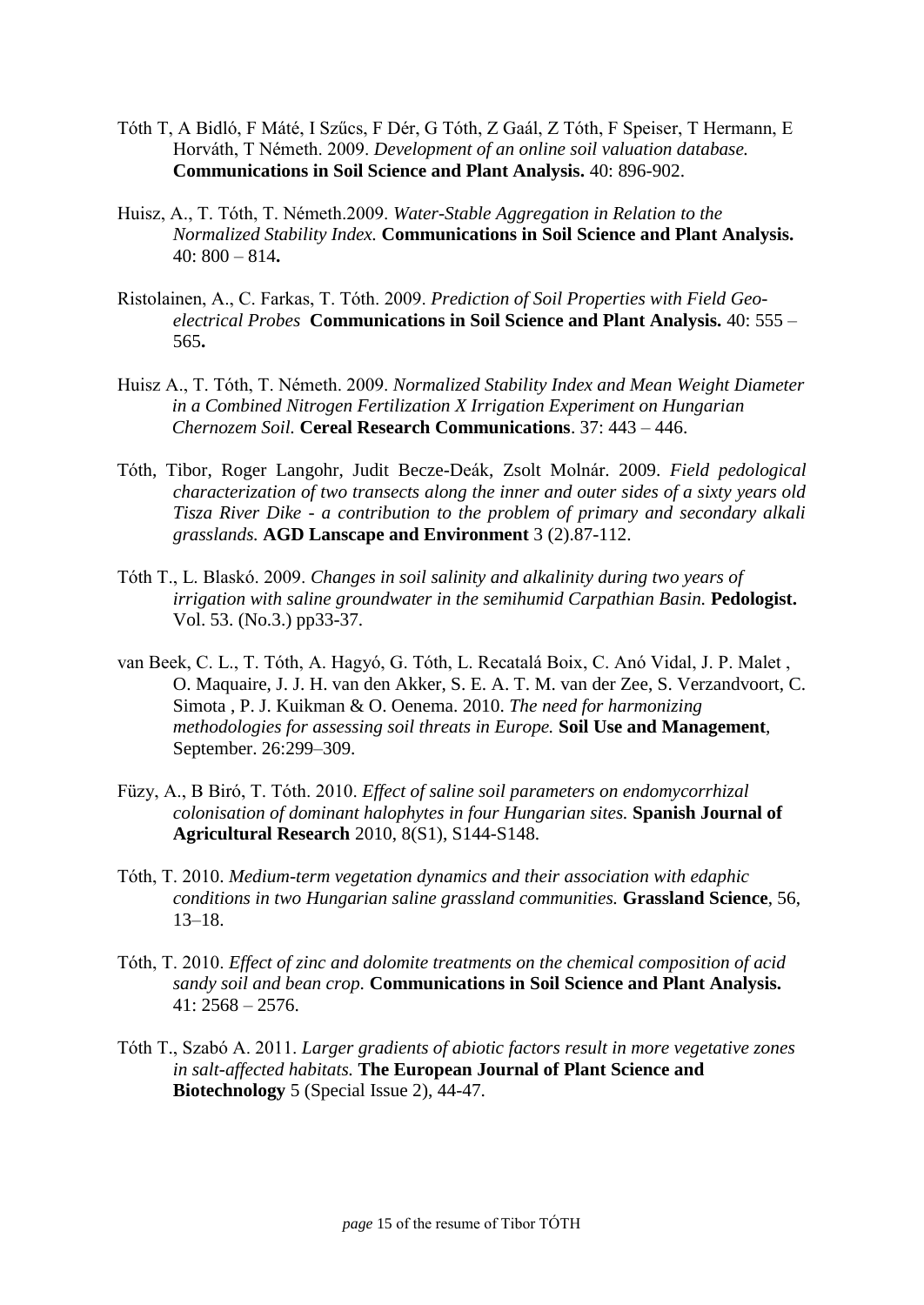- Szabó, A., Tóth T. 2011. *Relationship between soil properties and natural grassland vegetation on sodic soils.* **Ecological Questions.** 14. 65-67.
- [Virágh,](http://www.springerlink.com/content/?Author=Kl%c3%a1ra+Vir%c3%a1gh) K. [Tóth,](http://www.springerlink.com/content/?Author=Tibor+T%c3%b3th) T. and Somodi, I. 2011. *Effect of slight vegetation degradation on soil properties in Brachypodium pinnatum grasslands.* **[Plant and Soil.](http://www.springerlink.com/content/0032-079x/)** 345:303-313.
- Tóth, T. 2011. *Soil variability as reflected by the factors of salt accumulation.* **Agrokémia és Talajtan.** 60 (ONLINE Supplementum):87-98.
- [Szabó,](http://akademiai.com/content/?Author=Andr%c3%a1s+Szab%c3%b3) A, Kiss, K., Gribovszki, Z. and Tóth, T. 2012. *Effect of forests on the salt accumulation of soils and subsoils and on the watertable level.* **Agrokémia és Talajtan.** 61 (1): 195-209. (in Hungarian)
- Bussay, A., T. Tóth, V. Juskevicius and Lorenzo Seguini. 2012. *Evaluation of aridity indices Using SPOT Normalized Difference Vegetation Index Values calculated over different time frames on Iberian rain-fed arable land*. **Arid Land Research and Management**. 26: 271-284.
- Balog, K, Kalmár, J, Kuti, L, Szabó, A, Fodor, N and Tóth, T. 2013. *Comparative mineralogical and particle morphological analysis on the sandy soils of forested and grassy areas in the Tiszántúl region.* **Agrokémia és Talajtan**. 62 (2): 267-284. (in Hungarian)
- Ivits, E., M. Cherlet, T. Tóth, K. E. Lewinska, G. Tóth. 2013. *Characterisation of productivity limitation of salt-affected lands in different climatic regions of Europe using remote sensing derived productivity indicators.* **Land Degradation & Development.** 24: 438-452.

Books and book chapters

- Tóth, T., K. Rajkai, and M. Kertész. 1996. *The vegetation- and soil pattern of alkali micromounds*. pp.90-98. In: Tóth, A. (ed.) **Ohattól Meggyesig**. Természet- és Környezetvédô Tanárok Egyesülete. Budapest (in Hungarian)
- Tóth, T. 1998. *Monitoring of salinization.* p.86. in : Tóth, Á. (ed.) **The aerial survey of Hungary.** Hungarian Comittee for Research and Development (in Hungarian)
- Bui, E. N., L. Krogh, R. S. Lavado, F. O. Nachtergaele, T. Tóth, and R. W. Fitzpatrick. 1998. *Distribution of sodic soils: the world scene.* pp19-33. in Sumner M. E. and R. Naidu (eds.) **Sodic soils**. Oxford University Press. New York.
- Tóth, T. 2000. *Soil degradation caused by road traffic.* In: Land protection and geotechnics. **Lecture notes for road engineers**. Budapest (in Hungarian)
- Tóth, T., and L. Kuti. 2002. *Changes in the factors of salt content at the Apaj site*. 106- 116.o. in: (Kátai J. and Jávor A. eds.) **Talaj és környezet.** Debreceni Egyetem Agrártudományi Centrum. (in Hungarian)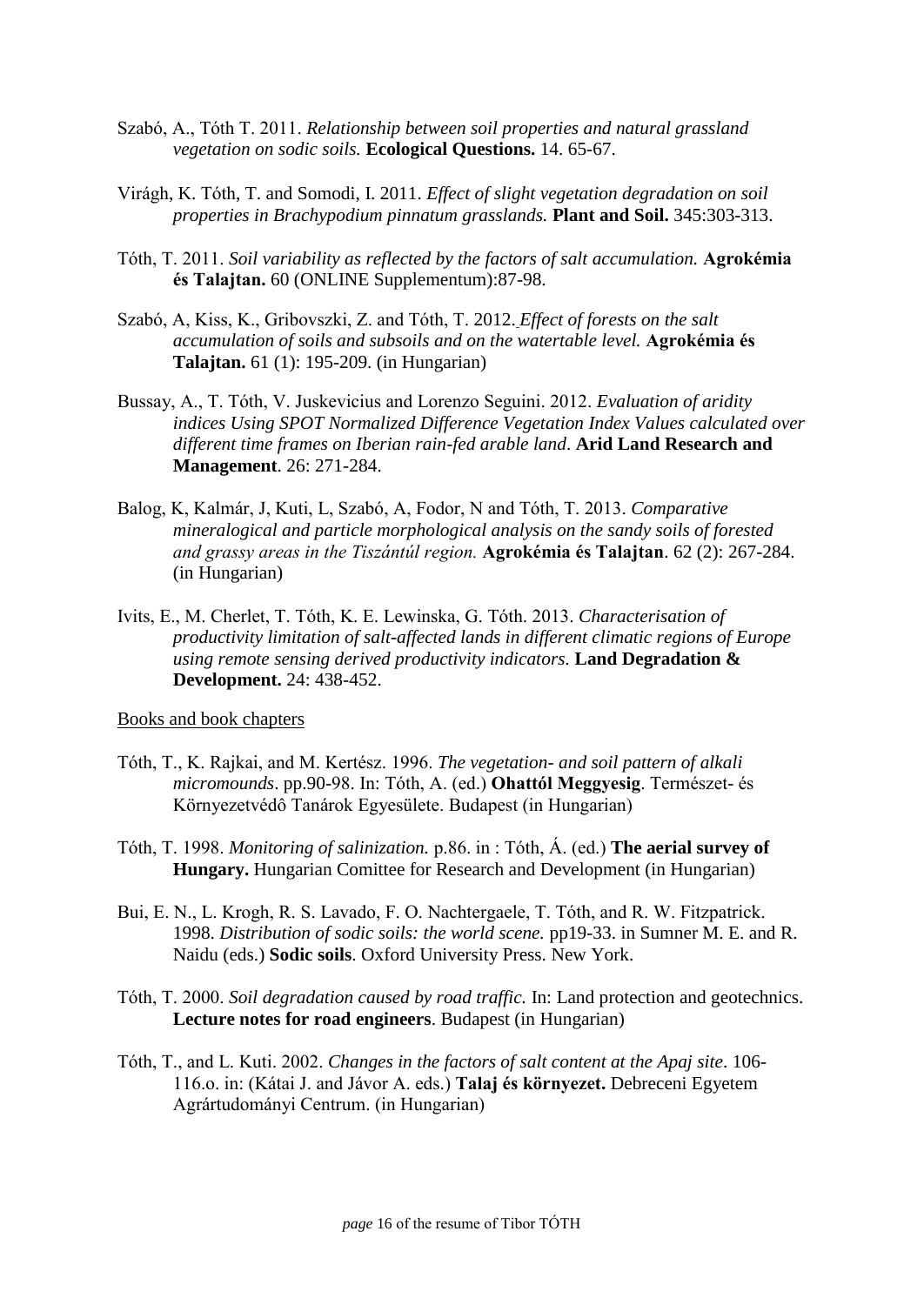- Joshi, D. C., T. Tóth, and D. Sari. 2003. *Model prediction of physico-chemical changes in brackish water-irrigated sodic soils during amelioration* in: **Human Impact on Desert Environment** (Eds. Pratap Narain, S Kathju, Amal Kar, M.P. Singh and Praveen Kumar) pages195-203, Published by Arid Zone Research Association of India and Scientific Publishers, Jodhpur.
- Tóth, T., and M. Kertész. 2003. *Mapping of heterogeneous salt-affected grassland with aerial photograph.* pp115-121. in: Tóth Albert (ed.) **Ohattól Farkas-szigetig.** Természet- és Környezetvédő Tanárok Egyesülete. Budapest. and Alföldkutatásért Alapítvány. Kisújszállás. (in Hungarian)
- Tóth, T., R. Langohr, and J. Labrada Labrada. 2003*. Depth and lateral variation of soil chemical properties in a Solonetz soil profile.* pp189- 201. in: Tóth Albert (ed.) **Ohattól Farkas-szigetig.** Természet- és Környezetvédő Tanárok Egyesülete. Budapest. and Alföldkutatásért Alapítvány. Kisújszállás. (in Hungarian)
- Pechmann, I., T. Tóth, J. Tamás, P. Kardeván, L. Róth, P. Burai, and Zs. Katona. 2003. *Differentiation of vegetation patches with distinct soil salinity with hyperspectral technology.* In: Gaál Zoltán, Máté Ferenc and Tóth Gergely (eds.) **Földminősítés és földhasználati információ.** Keszthely 2003. december 11-12. Országos konferencia kiadványa. Veszprémi Egyetem ISBN 963 9495 25 5 p309-320. (in Hungarian)
- Douaik, A., M. Van Meirvenne, and T. Tóth. 2004. *Spatio-temporal kriging of soil salinity rescaled from bulk soil electrical conductivity.* In: Sánchez-Vila, Carrera J. & Gómez-Hernández J. (Eds.) **geoENV IV-Geostatistics for Environmental Applications**, Kluwer Academic Publishers, Dordrecht, pp. 413-424. ISBN : 1- 4020-2007-4.
- Cockx, L., M. Van Meirvenne, T. Tóth, G. Hofman, and T. Németh. 2005. **Monitoring space-time dynamics of soil chemical properties to improve soil management and enviromental quality**, Proceedings of a workshop organized in the frame of the bilateral scientific and technological cooperation between Flanders and Hungary, ISBN: 90-5989-097-3, (Ghent, 8-9 December 2005.)
- Szendrei, G., and T. Tóth. 2006. *Salt minerals on surfaces of salt-affected soils in Hungary.*  **Topographia Mineralogica Hungariae**. IX. Special Issue. Herman Ottó Museum, Miskolc. HU ISBN 963 9271 50 0.
- Eckelmann, W., R. Baritz, S. Bialousz, P. Bielek, F. Carré, B. Housková, R. J. A. Jones, M. Kibblewhite, J. Kozak, C. Le Bas, G. Tóth, T. Tóth, Gy. Várallyay, M. Yli Halla, and M. Zupan. 2006. *Common criteria for risk area identification according to soil threats.* EUR 22185 EN. European Communities. European Soil Bureau. **Research Report 20.**
- Fórizs I., Tóth T. and Kuti L. 2006. *Isotope hydrogeochemical investigation of salinization on the Nyírő-lapos, Hortobágy, Hungary (in Hungarian)* pp. 83-90. in. Szendrei (ed.) **Magyarország környezetgeokémiai állapota.** MTA Földrajztudományi Osztály. Környezetgeokémiai Albizottság. Budapest.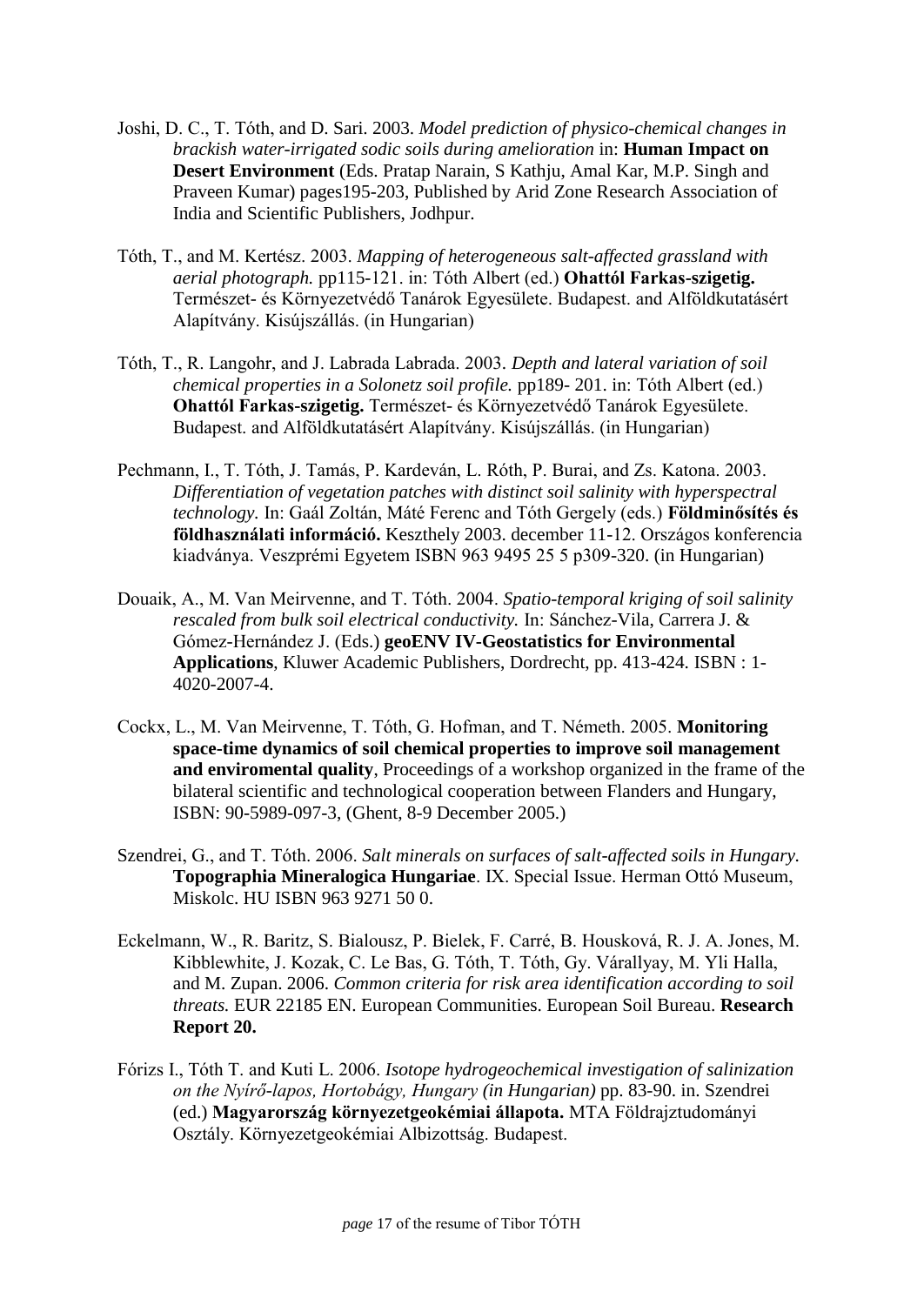- Tóth T., G. Tóth, T. Németh, Z. Gaál (Eds.) 2007. *Soil quality, land valuation and landuse information (in Hungarian).* **Magyar Tudományos Akadémia Talajtani és Agrokémiai Kutatóintézet, Budapest.** ISBN 978-963-87616-3-7.
- Tóth, G., Adhikari, K., Várallyay, Gy., Tóth, T., Bódis, K., Stolbovoy, V., 2008. *Updated map of salt affected soils in the European Union.* In: Gergely, T., Montarella, L., Rusco, E., (eds.) 2008 **Threats to Soil Quality in Europe**, Office for Official Publications of the European Communities, Luxembourg, p65-77
- Douaik, A., M. Van Meirvenne, T. Tóth . 2008. *Stochastic approaches for space-time modeling and interpolation of soil salinity*. pp. 273-290. In: **Remote Sensing of Soil Salinization: Impact and Land Management**. Eds: Graciela Metternicht, Alfred Zinck. CRC Press, 2008. ISBN 1420065025, 9781420065022.
- Тот Т., Пастор Л., Кабош Ш., Кути Л. 2009. *Засолённые почвы Венгрии: прогноз распространения на основе гидрогеологических карт [Saline soils of Hungary: the prediction of their distribution on the basis of hydrogeological maps] (in Russian)*. **Экология и география почв** (**Soil ecology and geography**) (ред. П.В. Красильников), Издательство КарНЦ РАН, Петрозаводск. С. 115-156. ISBN 978-5-9274 0395-0
- Tóth T. 2009. *Monitoring, predicting and quantifying soil salinity, sodicity and alkalinity in Hungary at different scales: Past experiences, current achievements and outlook with special regard to European Union initiatives.* Pp 32-33 (printed booklet) and pp 201-229 (full paper on CD) **Advances in the assessment and monitoring of salinization and status of biosaline agriculture.** Report of an expert consultation held in Dubai, United Arab Emirates, 26-29 November 2007. World Soil Resources Report. No 104. FAO, Rome.
- Tóth, T. (editor) 2009. IUSS Salinization Conference September 20-22, 2009, Budapest Program and Presentations. RISSAC-MTA TAKI. Budapest
- Tóth, T. 2010. *Salt-affected soils and their native vegetation in Hungary.* pp 113-133. in: M Öztürk, B Böer, H-J Barth, S-W Breckle, M Clüsener-Godt, M A Khan.(eds) **Sabkha ecosystems III.** Springer. Dordrecht.
- Douaik, A., M. Van Meirvenne, and T. Tóth. 2011. *Chapter 15 Statistical Methods for the Analysis of Soil Spatial and Temporal Variability.* **in Edited by: E. Burcu Özkaraova Güngör: Principles, Application and Assessment in Soil Science.**  ISBN 978-953-307-740-6. Hard cover, 394 pages. Publisher: InTech Janeza Trdine 9, 51000 Rijeka, Croatia: 279-308.
- Bloem, E., van der Zee, S.E.A.T.M., Tóth, T. and Hagyó, A. 2012. *Soil salinisation.* pp 29- 40. **in: Christy van Beek and Gergely Tóth (eds.) 2012. Risk Assessment Methodologies of Soil Threats in Europe.** Luxembourg: Publications Office of the European Union
- Van Orshoven, J., J-M. Terres, T. Tóth. 2012. **Updated common bio-physical criteria to define natural constraints for agriculture in Europe. Definition and scientific**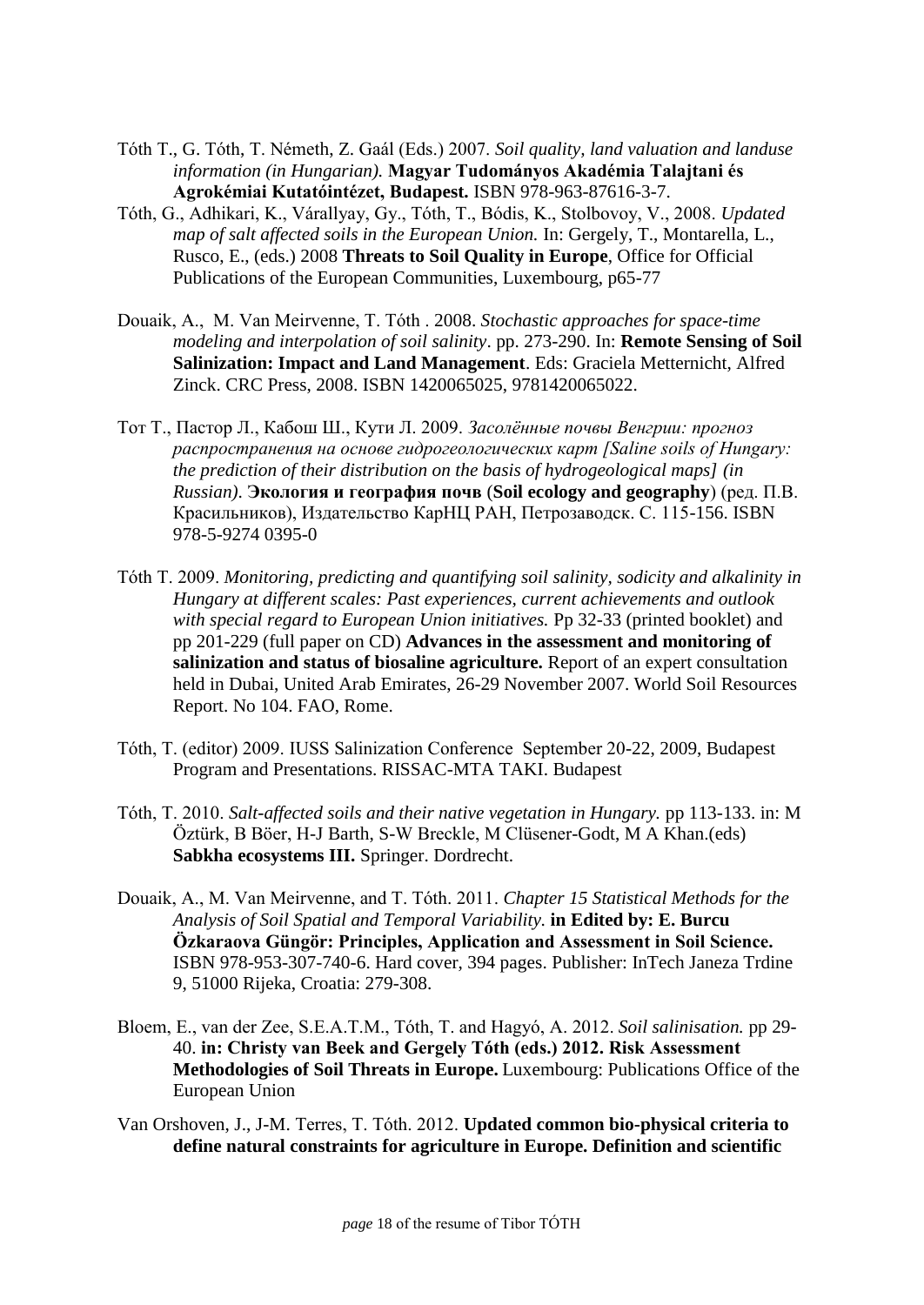**justification for the common criteria. Technical Factsheets.** Luxembourg: Office for Official Publications of the European Communities 2012 – 75 pp. – 21 x 29.7 cm. EUR – Scientific and Technical Research series ISSN 1831-9424 (online) ISBN 978-92-79-23066-0. doi 10.2788/91182. EUR 25203 EN – Joint Research Centre – Institute for Environment and Sustainability

- Donatelli, M., G. Duveiller, D. Fumagalli, A. Srivastava, A. Zucchini, V. Angileri, D. Fasbender, P. Loudjani, S. Kay, V. Juskevicius, T. Toth, P. Haastrup, R. M'barek, M. Espinosa, P. Ciaian, S. Niemeyer. 2012. **Assessing agriculture vulnerabilities for the design of effective measures for adaptation to climate change (AVEMAC project).** Luxembourg: Office for Official Publications of the European Communities  $2012 - 75$  pp.  $-21 \times 29.7$  cm. EUR – Scientific and Technical Research series ISSN 1831-9424 (online) ISBN 978-92-79-23344-9. doi 10.2788/16181. EUR 25203 EN – Joint Research Centre – Institute for Environment and Sustainability.
- Tóth T, Szabó A. (eds.) 2013. **COST Action FA0901 Workshop and Conference Utilization and protection of halophytes and salt-affected landscapes September 4-6, 2013, Kecskemét, Hungary** Abstract Book.

Papers presented in international events and Proceedings

- Tóth, T. 1988. *Values of wilting point of salt-affected soils determined with different techniques and their relation to other soil properties.* **Third scientific conference of young scientists working in agricultural institutions. Sofia, Bulgaria. Abst.** 2-3. (in Russian)
- Karuczka, A., and T. Tóth. 1989. *Dinámica de la humedad de los suelos salinos en diferentes situaciones de regulación.* **Memorias XI Congreso Latinoamericano.** La Habana, Cuba. 577-585. (in Spanish)
- Molnár, E., T. Tóth, and N. Bognár. 1990. *Use of Drainage for regulationg moisture and salinity status of soils.* **Symposium on land drainage for salinity control in arid and semiarid regions.** Cairo, Egypt. Volume 4. 25-35.
- Karuczka, A., and T. Tóth. 1990. *Moisture dynamics of salt-affected soils in different soil moisture regulation situations.* **Transactions of the 14th Int'l Congress of Soil Science.** Kyoto, Japan. Volume VI. 273-274.
- Tóth, T., F. Csillag, and M. Kertész. 1991. *Studies on the quantitative mapping of solonetzlike grassland.* **Proc. Int'l.Symp. "Genesis and control of fertility of salt-affected soils"**, in Volgograd, USSR. September 9-15. 78-82.
- Tóth, T., F. Csillag, and Gy. Büttner. 1991. *Satellite remote sensing of salinity-alkalinity in the Great Hungarian Plain.* **Proceedings of International Symposium Impacts of Salinization and Acidification on Terrestrial Ecosystem and its Rehabilitation.**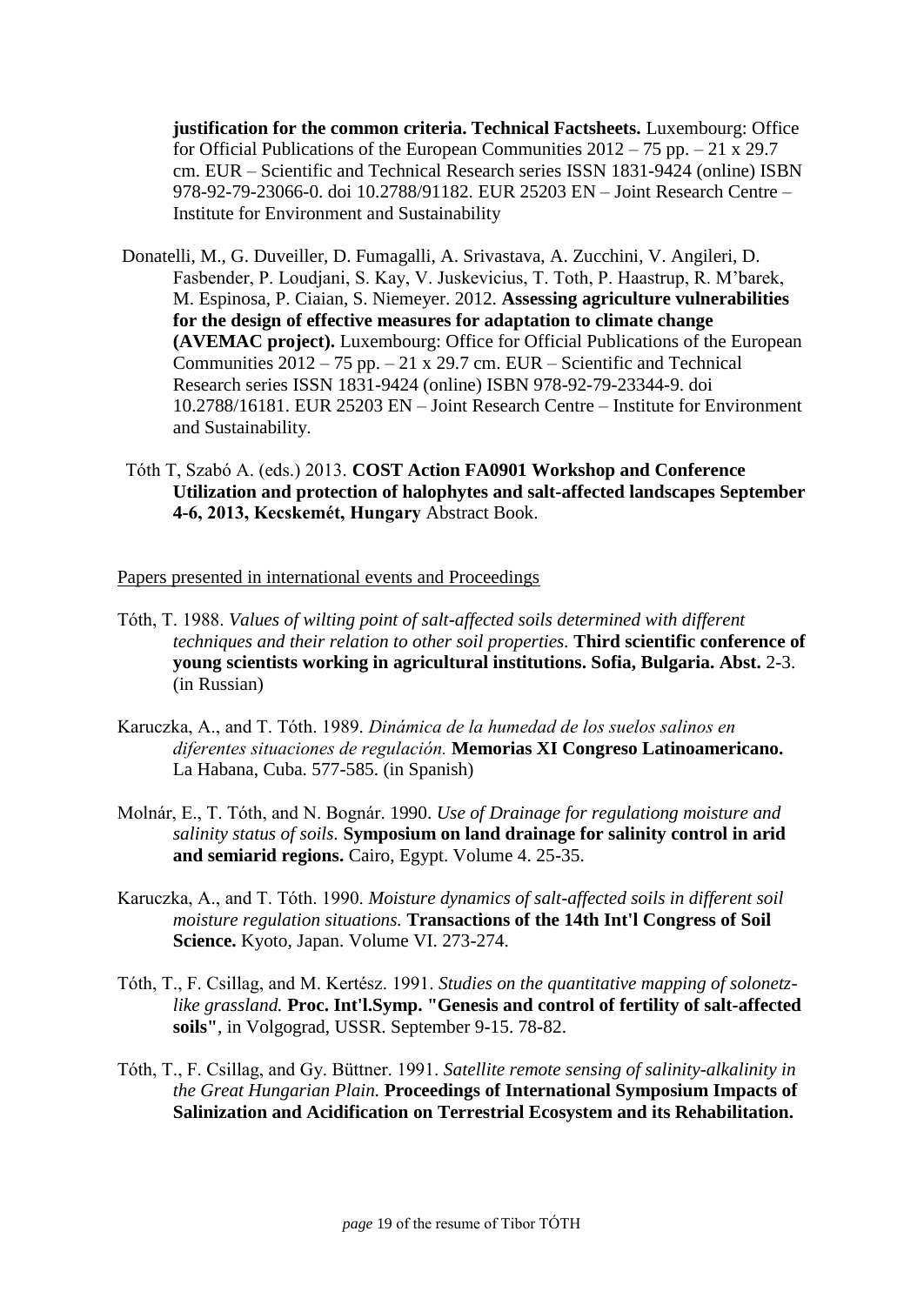September 26-28, Fuchu, Tokyo, Japan. 100-107. *Also functioning as session chairperson*.

- Tóth, T., E. Michéli, L. Pásztor, and F. Csillag. 1992. *Field reflectance studies for characterization of salt-affected soils.* **Proc. of 2nd Workshop on the Geoenvironment of the Carpathians.** Mátraháza, Hungary. 1992. Sept. 12-16.
- Csillag, J., T. Tóth, and M. Rédly. 1993. *Relación entre la composición de la solución del suelo y el contenido de la humedad en suelos salinos hungaros.* **Actas del XII. Congreso Latinoamericano de la Ciencia del Suelo.** Salamanca, Spain. 214-216. (in Spanish)
- Labrada, L., J. D. Gómez C., M. Nieto M., T. Tóth, P. Castillo F., and B. Perez M. 1993. *Efecto de las variaciones de humedad sobre algunas caracteristicas de un vertisuelo solonetizado.* **Actas del XII. Congreso Latinoamericano de la Ciencia del Suelo.** Salamanca, Spain. 1006-1011. (in Spanish)
- Tóth, T., and M. Kertész. 1993. *Utilización de la relación entre la vegetación y suelo en una pradera seminatrual solonetzica para la mapificación con resolución optimalizada.* **Actas del XII. Congreso Latinoamericano de la Ciencia del Suelo.** Salamanca, Spain. 1425-1432. (in Spanish)
- Tóth, T., and Gy. Chrappán. 1993. *Soil water depletion under four Hungarian sorghum varieties.* p VI-11. in: **Maize and Sorghum Eucarpia XVIth Conference on Breeding and Molecular Biology.** Bergamo, Italy. Programme and Abstracts.
- Kertész, M., and T. Tóth. 1994. *Soil survey based on sampling scheme adjusted to local heterogeneity.* **Trans. 15th World Congr. Soil Sci. ISSC**, Acapulco, Mexico. Vol. 6b. 312-313.
- Tóth, T., S. Matsumoto, R. Mao, and Y. Yin. 1994. *Plant cover as predictor variable of salinity and alkalinity of abandoned saline soils of the Huang-Huai-Hai Plain, China.* **Trans. 15th World Congr. Soil Sci. ISSC**, Acapulco, Mexico. Vol. 3b. 380- 381.
- Tóth, T., M. Kertész, and F. Csillag. 1994. *Optimized sampling of heterogeneous surfaces.* **Abstr. Conf. Geo-Information Systems for Environment.** Budapest, Hungary. 14-15 September, 1994. 49.
- Kertész, M., T. Tóth, and F. Csillag. 1995. *Optimal mapping of microerosion hazard on alkali grassland.* **ESSC Meeting.** Tenerife-Fuerteventura-Lanzarote. Abstracts. p18.
- Csillag, J., T. Tóth, and M. Rédly. 1995. *Effect of change of water content and electrostatic interactions of ions on the chemical composition of the soil solution in alkali soils.* **ESSC Meeting.** Tenerife-Fuerteventura-Lanzarote. Abstracts. p58.
- Tóth, T., F. Csillag, A. Davidson, and M. Kertész. 1995. *Mapping vegetation types and soil properties of alkali grasslands by adjusting resolution to local variability.*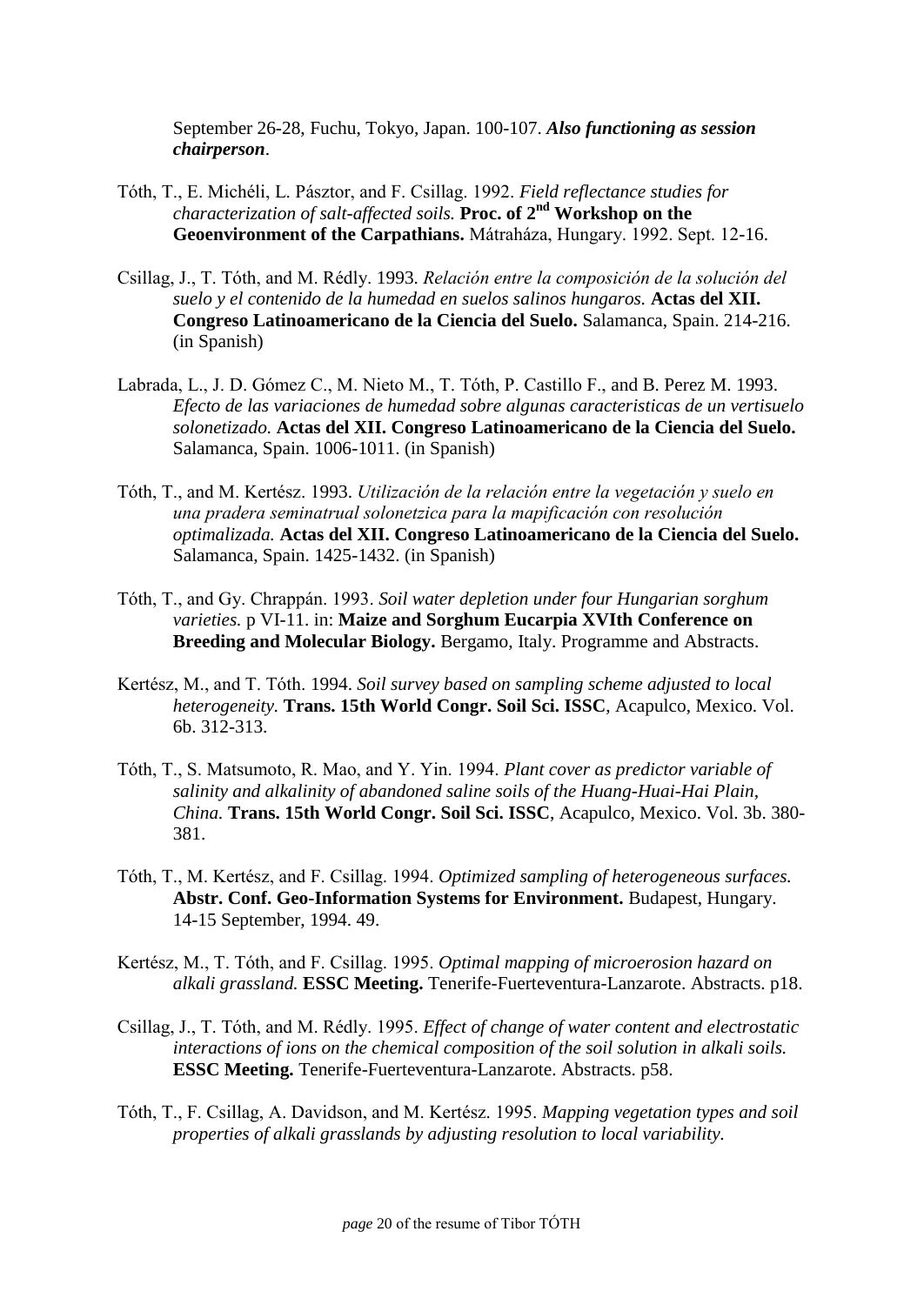**Proceedings of the Fifth International Rangeland Congress.** Salt Lake City. p567-8.

- Tóth, T., M. Kertész, J. Labrada, and R. Langohr. 1995. *The scales of heterogeneity of solonetzic grassland and their implications for the mapping of soil properties.* **Proceedings of the Fifth International Rangeland Congress.** Salt Lake City. p569.
- Kertész, M., T. Tóth, J. Labrada, and L. Catasús. 1995. *Plant indication of soil salinity status in Cuban pastures.* **7th European Ecological Congress**, Budapest. Abstracts.p174.
- Tóth, T., M. Kertész, J. Labrada, and L. Catasús. 1995. *Multiple regression equations for predicting soil salt concentration with plant cover as predictor variable.* **7th European Ecological Congress**, Budapest. Abstracts.p181.
- Bakacsi, Zs., T. Tóth, L. Kuti, U. Fügedi, J. Vatai, and T. Müller. 1995. *Study of the formation of Hungarian salt-affected soils at different spatial scales.* **International Symposium on Salt-Affected Lagoon Ecosystems.** Valencia. Abstracts Volume. p139-140.
- Tóth, T., M. Kertész, J. Labrada L., and L. Catasús G. 1995. *Use of vegetation as indicator of soil salt content in salinized pastures of Oriente, Cuba.* **International Symposium on Salt-Affected Lagoon Ecosystems. Valencia.** Abstracts Volume. p153-154.
- Tóth, T., and M. Kertész. 1995. *Organization of vegetation cover in the Hortobágy rangeland.* **International Symposium on Salt-Affected Lagoon Ecosystems. Valencia.** Abstracts Volume. p267-268. *Also functioning as session chairperson*.
- Kertész, M., and T. Tóth. 1996. *Mapping of soil salinization status of solonetzic landscapes based on seminatural vegetation.* **pp. 95-100. in: Soil salinization and alkalization in Europe. Thessaloniki.**
- Tóth, T., S. Matsumoto, R. Mao, and Y. Yin. 1996. *Possibilities of using the vegetation as predictor variable of salinity and alkalinity in salt-affected soils.* **pp. 163-176. in: Soil salinization and alkalization in Europe. Thessaloniki.**
- Tóth, T., and L. Pásztor. 1996. *Field reflectance measurements as a means of distinguishing different grades of salinity and alkalinity.* **pp. 23-34. in: Soil salinization and alkalization in Europe. Thessaloniki.**
- Van Meirvenne, M., P. de Groote, M. Kertész, T. Tóth, and G. Hofman. 1996. *Multivariate geostatistical inventory of sodicity hazard in the Hungarian puszta.* in: **Monitoring soils in the environment with remote sensing and GIS. Proceedings of the ISSS International Symposium (working group RS and DM) Ouagadougou,** from 6 to 10 Feb. 1995). p293-305.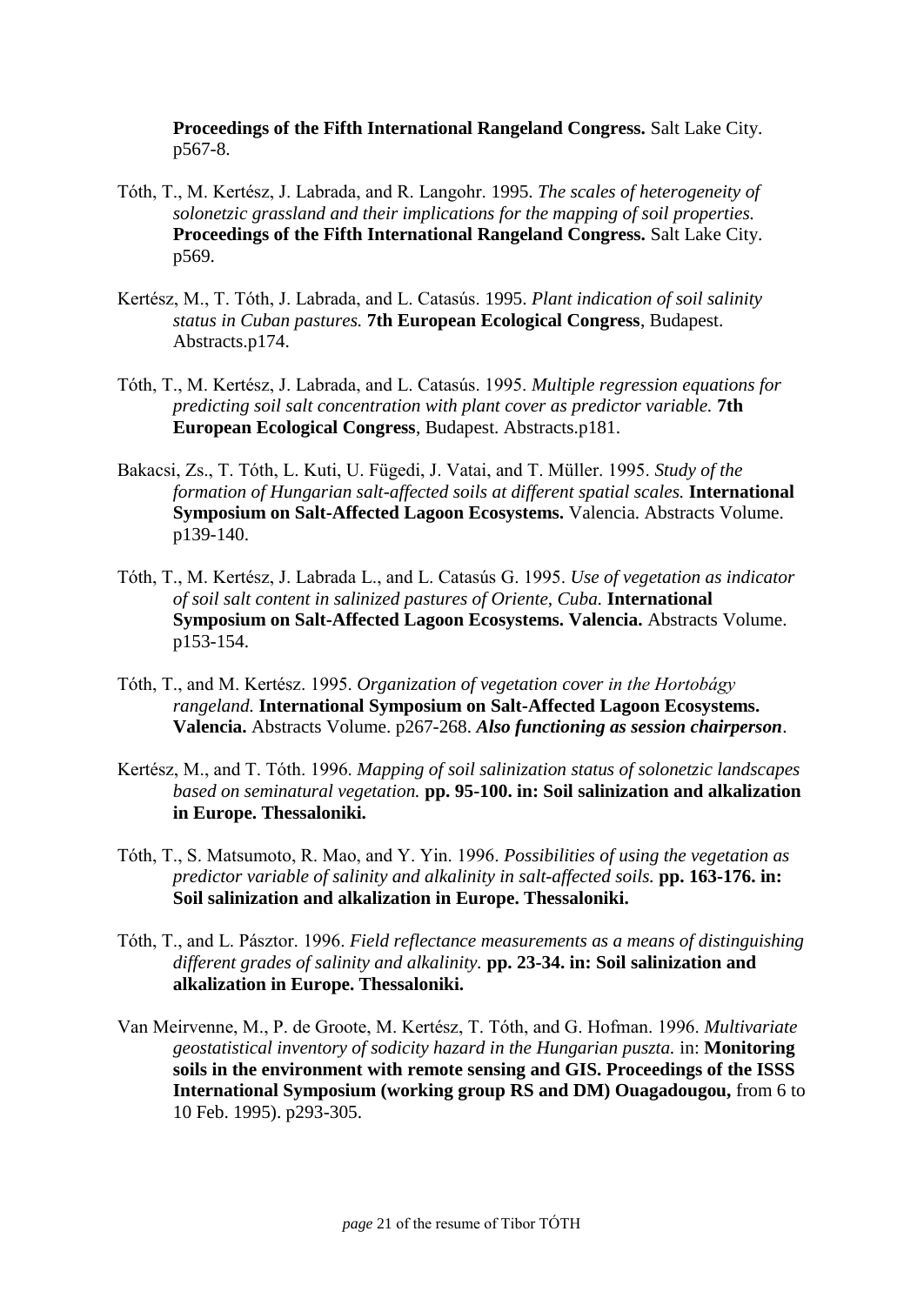- Tóth, T., L. Catasús Guerra, M. Kertész, J. Labrada Labrada, B. Pérez Machado, P. Castillo Fonseca, and M. Nieto Martínez. 1996. *Predicción de la salinidad del suelo a base de la vegetación en un pastizal tropical.* CD-ROM - **XIII Congresso Latino Americano de Ciencia do Solo - "SOLO SUELO 96"** Trabalho numero 65, comissao 5. (in Spanish)
- Tóth, T., S. Matsumoto, and S. Kabos. 1997. *Fundamental characteristics of terrestrial salt-affected areas with special reference to nature protection and sustainable production.* pp 3-6. in: **14th Symposium of Research Institute of Bioresources. International Symposium "Preservation of the global environment and the development of sustainable bio-production for the 21st century". Okayama University.** 1997. 24-25 October. *Invited speaker*
- Tóth, T., M. Kertész, and L. Pásztor. 1998*. Mapping of salt-affected soils.* **16th World Congress of Soil Science**. Montpellier. 20-26 August 1998. CD-ROM of the Proceedings. Symposium 29. *Oral and poster presentation*.
- Tóth, T., L. Pásztor, M. Kertész, B. Zágoni, and Zs. Bakacsi. 1998. *Allocation of soil reclaiming material based on digital processing of aerial photograph.* pp.178-181. in: **International Society for Photogrammetry and Remote Sensing. International Archives for Photogrammetry and Remote Sensing. Volume XXXII Part 7. ISPRS Comission VII Symposium. Resource and Environmental Monitoring. September 1-4. Budapest***.*
- Tóth, T., and L. Blaskó. 1998. *Secondary salinization caused by irrigation.* **ESSC Meeting.** 1995 Tenerife-Fuerteventura-Lanzarote. **Invited keynote lecture.** *Also functioning as session chairperson*. Published in: Rodriguez, Rodriguez, A., Jiménez Mendoza, C. C. and M. I. Tejedor Salguero (eds) **The soil as a strategic resource: degradation processes and conservation measures**. Geoforma Ediciones, Logrono. 229-253.
- Labrada, L., J., T. Tóth, M. Kertész, and L. Catasús. 1998. *Soil salinization in the mangrove belt of the Golfo de Guacanayabo, Caribbean Sea.* In: Rodriguez, Rodriguez, A., Jiménez Mendoza, C. C. and M. I. Tejedor Salguero (eds) **The soil as a strategic resource: degradation processes and conservation measures**. Geoforma Ediciones, Logrono. 255-261.
- Tóth, T. 1998. *Penetration resistace of saline soils of Huang-Huai-Hai Plain of China.* In: Rodriguez, Rodriguez, A., Jiménez Mendoza, C. C. and M. I. Tejedor Salguero (eds) **The soil as a strategic resource: degradation processes and conservation measures**. Geoforma Ediciones, Logrono. 275-286.
- Tóth, T., and L. Kuti. 1998. *Dynamics of salt accumulation in a small area*. In: **Second Hungarian-Egyptian Conference on Environment**. 31 October-6 November, 1998. Budapest. Abstracts. 42-45.
- Kuti, L., T. Tóth, L. Pásztor, and U. Fügedi. 1999*. Analysis of regional soil salinization by GIS.* pp.106-122. In: A. Elgala (ed.) Proceedigns of the **International Symposium**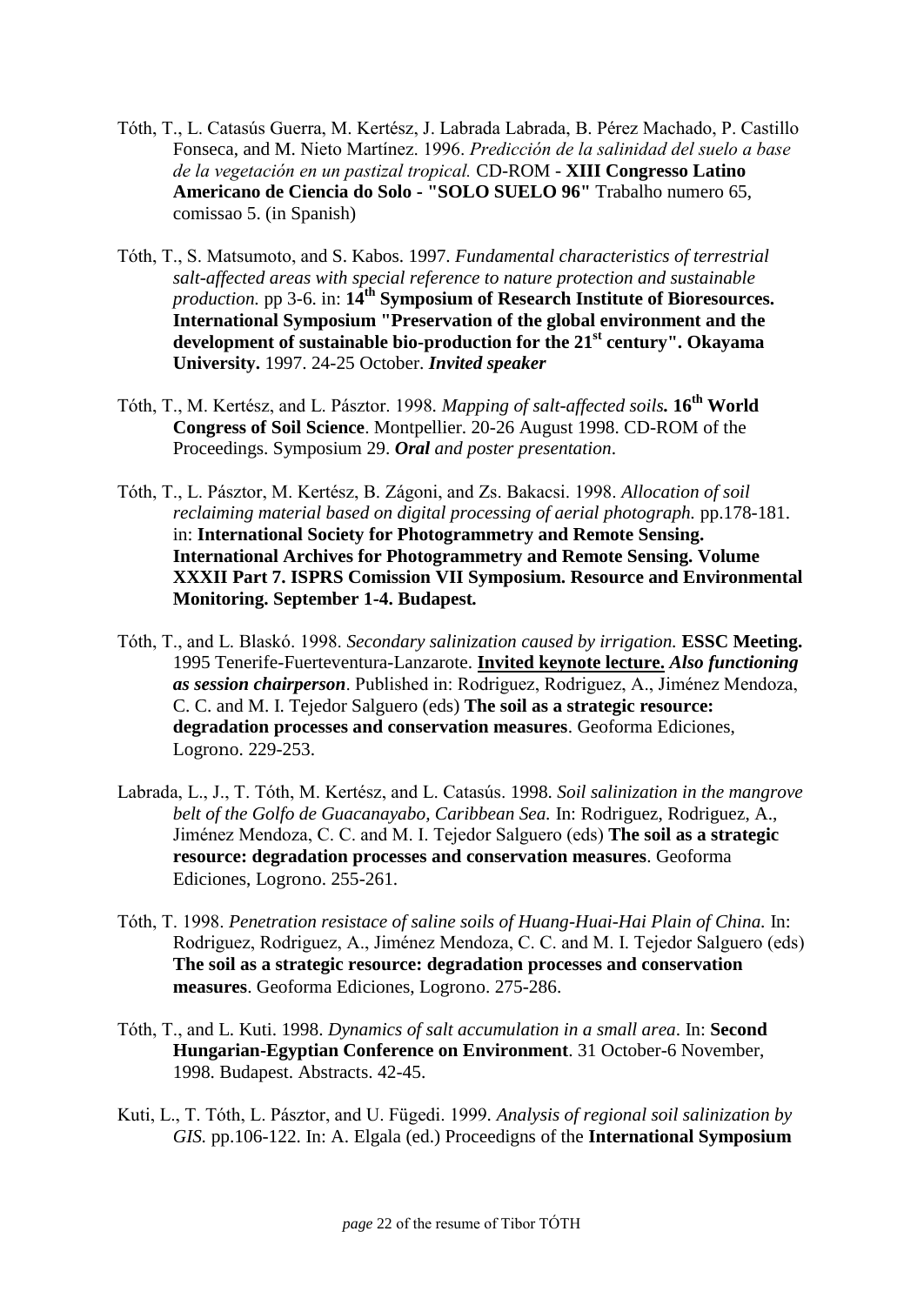**on Sustainable management of salt-affected soils in the arid ecosystem.** 21-26 September, 1997. Ains Shams University, Cairo, Egypt.

- Tóth, T., and L. Kuti. 1998. *Variability of geological conditions and its relations to soil salinization inside a small area.* pp.123-132. In: A. Elgala (ed.) Proceedigns of the **International Symposium on Sustainable management of salt-affected soils in the arid ecosystem.** 21-26 September, 1997. Ains Shams University, Cairo, Egypt
- Bába, K., T. Tóth, and D. Sári. 1999*. Heavy metal content of mussel shells in the lower Tisza valley.* Pp. 69-77. Proc**. 5th Symp. Analytical & Environmental Problems.** SZAB, Szeged, Hungary, May 20, 1999. (in Hungarian)
- Simonyi, Á., M. Puky, T. Tóth, L. Pásztor, B. Bakó, and Z. Molnár. 1999. *Progress in protecting wildlife from transportation impacts in Hungary and other European countries.* pp279-288 in: Evink,GL.,P. Garrett and David Zeigler,eds.1999. Proceedings of **the Third International Conference on Wildlife Ecology and Transportation.** Fl-ER-73-99. Florida Department of Transportation,Tallahassee, Florida. 33Opp.
- Tóth, T., L. Pásztor, O. Pallag, and F. Németh. 1999*. Compilation of habitatfragmentation conflict maps.* pp 17-19**. Roads in Europe. 4. Nature Protection.** KHVK . Budapest. (in Hungarian)
- Tóth, T., B. Nagy, Zs. Végvári, and D. Sári. 1999*. The effect of roads on the plants and animals in the sodic soils of Hortobágy.* pp 20-23**. Roads in Europe. 4. Nature Protection.** KHVK . Budapest. (in Hungarian)
- Pásztor, L., T. Tóth, B. Zágoni, and Zs. Bakacsi. 1999. *Integrating GIS and RS in planning of sodic soil reclamation*. **Conference on Spatial Statistics for Production Ecology.** Vol 4, ISI, The C.T. de Wit Graduate School. Wageningen. 1999. April 19-21
- Czinege, E., L. Pásztor, and T. Tóth. 2000. *Comparing the spatial variability of Sudangrass yield, topography and soil properties.* In "Role of fertilizers in sustainable **agriculture"** Proceedings of CIEC conference. Suceava, 21-22 August 2000. 281- 285.
- Tóth, T., and Gy. Várallyay. 2002. *Past, present and future of the Hungarian classification of salt-affected soils.* in: **Soil Classification 2001. European Soil Bureau. Research Report No.7.** European Communities. pp125-135.
- Tóth, T., L. Kuti, I. Fórizs, S. Kabos, and A . Douaik. 2002. *Spatial and temporal aspects of soil salinization in a sodic grassland.* in Faz Cano, A., Ortiz Silla, R. and Mermut, A. R. (eds.) **Sustainable use and management of soils in arid and semiarid regions. Volume I.** pp. 276-288. **Invited keynote lecture.** *Also functioning as session chairperson*.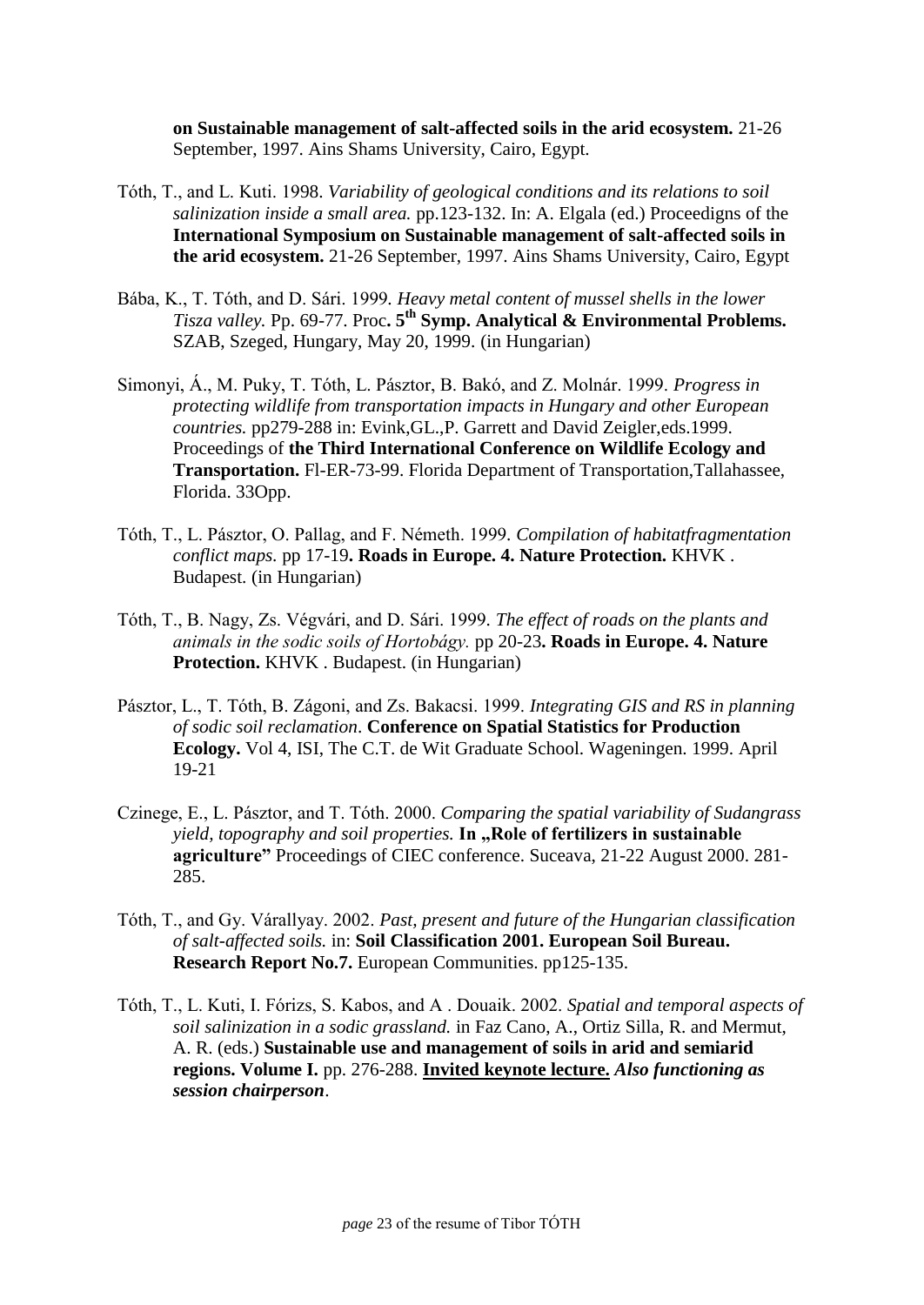- Bába, K., T. Tóth, and D. Sári. 2002. *Accumulation heavy metals in the clam shells after the pollution of River Tisza in 2000.* **The 9th Symposium on Analytical and Environmental Problems.**, 30 September 2002. Szeged. Pp 197-202. (in Hungarian)
- Douaik A, M. Van Meirvenne, and T. Tóth. 2004. *Detecting and monitoring temporal changes of spatially variable soil salinity.* In Bouabid R, Badraoui M, and Bamouh A. (eds.). Extended Abstracts of **the 8th International Meeting on Soils with Mediterranean Type of Climate**, Marrakech, Morocco, 9-11 February, 2004, pp:114-116.
- Tóth, T. and A. Anton. 2004. *A national program for the remediation of contaminated sites in Hungary.* pp.121-122. Third International Workshop on Chemical Bioavailability in the Terrestrial Environment. Adelaide, South Australia. 12-15. September. 2004. **International Contaminated Site Remediation Conference.** *Also functioning as session chairperson*. Adelaide, South Australia. 15-18. September 2004. Extended Abstracts.
- Tóth, T., T. Németh, L. Kuti, and T. Müller. 2004. *Status and prospects of nitrate contamination of Hungarian soils and groundwaters.* **International Conference on Soil and Groundwater Contamination Risk Assessment and Remedial Measures.** *Also functioning as session chairperson*. Abstract Volume p. 5. Dec 8- 11. 2004.
- Tóth, T. 2005. *Dynamics of salt accumulation in the Danube Valley.* **International Salinity Forum**. Oral Presentation Abstracts. April 25-27. Riverside, California. pp 449-452.
- Tóth, T., D. Kovács, L. Kuti, I. Fórizs, S. Kabos, and A. Douaik. 2005. *Factors affecting soil salinization in a sodic grassland.* pp. 1-13. In: **Monitoring space-time dynamics of soil chemical properties to improve soil management and enviromental quality**, Proceedings of a workshop organized in the frame of the bilateral scientific and technological cooperation between Flanders and Hungary, ISBN: 90-5989-097-3, (Ghent, 8-9 December 2005.)
- Douaik, A., M. Van Meirvenne, and T. Tóth. 2005. *Comparison of space-time interpolation methods of soil salinity,* pp.: 13-29, In: **Monitoring space-time dynamics of soil chemical properties to improve soil management and enviromental quality**, Proceedings of a workshop organized in the frame of the bilateral scientific and technological cooperation between Flanders and Hungary, ISBN: 90-5989-097-3, (Ghent, 8-9 December 2005.)
- Sleutel, S., S. De Neve, T. Németh, T. Tóth, and G. Hofman, 2005. *Effect of cropland management on the distribution of organic carbon in different soil fractions: 2., Influence of manure and fertilizer application in the Keszthely and Martonvásár long-term field experiments*, pp.: 107-123, In: **Monitoring space-time dynamics of soil chemical properties to improve soil management and enviromental quality**, Proceedings of a workshop organized in the frame of the bilateral scientific and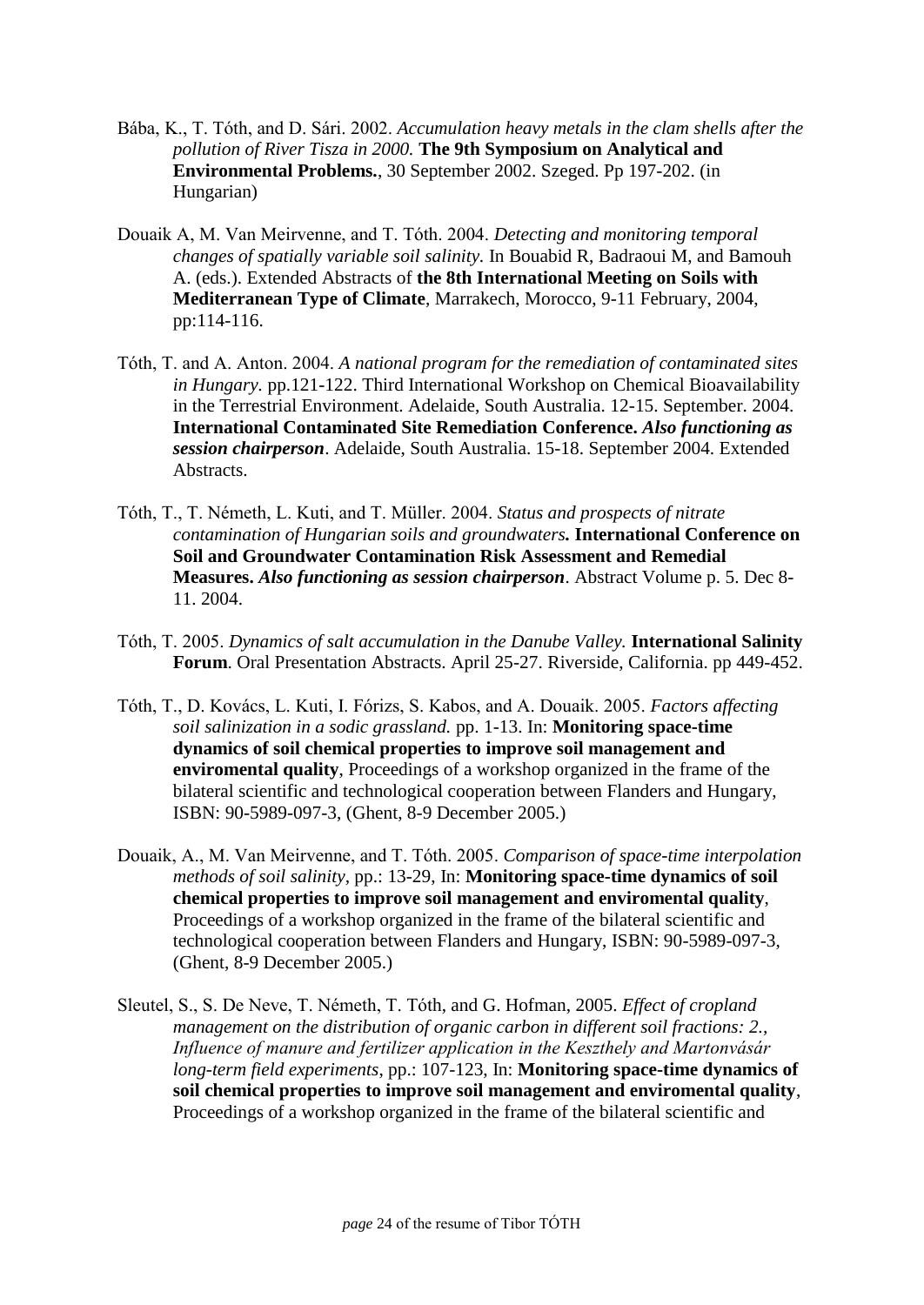technological cooperation between Flanders and Hungary, ISBN: 90-5989-097-3, (Ghent, 8-9 December 2005.)

- Fórizs, I., T. Tóth, L. Palcsu, and G. Barna. 2006. *Small isotope effect of evaporation when the rate of evaporation is very high: soil salinization on Nyírő-lapos (Hortobágy, Hungary).* In: **International Workshop on Isotopic Effects in Evaporation: Revisiting the Craig-Gordon Model Four Decades after its Formulation. Area della Ricerca CNR.** Extended Abstracts. Pisa, Italy, 2-5 May 2006. Pisa, pp. 54-57.
- Németh, T., A. Huisz, T. Tóth. 2007. *Effect of barley straw on the water-stability of soil aggregatis in a long term fertilization experiment.* **Mineral versus organic fertilization. Conflict or synergism? 16th International Symposium of the International Scientific Centre of Fertilizers. 16-19. September 2007. Ghent, Belgium. Proceedings.** Pp. 383-388.
- Tóth, G., A. Makó, K. Debreczeni, F. Máté, Z. Tóth, T. Hermann, T. Tóth, T. Németh. 2007. *Optimizing the nutrient management with an online land valuation system.* **Mineral versus organic fertilization. Conflict or synergism? 16th International Symposium of the International Scientific Centre of Fertilizers. 16-19. September 2007. Ghent, Belgium. Proceedings.** Pp. 515-521.
- Tóth, T., L. Pásztor, Gy. Várallyay, G. Tóth. 2007. *Overview of soil information and soil protection policies in Hungary* **in:Hengl et al. (eds.)** Status and prospect of soil information in south-eastern Europe. JRC Technical Report. **EUR 22646EN.**
- Tóth, T. 2009. *Natural and human induced salinization of soils: consequences for food security and environmental quality*. Proceedings. **The 9th International Conference of The East and Southeast Asia Federation of Soil Science Societies.** October 27-30. 202-207.
- Tóth T. 2010. *Yield and salinity relationships in a country-scale soil and yield field-crop database.* **19th World Congress of Soil Science, Soil Solutions for a Changing World 1 – 6 August 2010, Brisbane, Australia. Published on DVD.** Pp. 69-72.
- [Tóth, T., K. Kiss, A. Szabó, I. Csiha, N. Fodor, Z. Gribovszky, L. Kuti.](http://www.taki.iif.hu/english/soilsci/toth/Poster2011.10.11.Bratislava.pdf) 2011. *Statistical [and hydrological modeling of soil and subsoil salt-accumulation caused by tree](http://www.taki.iif.hu/english/soilsci/toth/Poster2011.10.11.Bratislava.pdf)  [plantations established above shallow saline groundwater.](http://www.taki.iif.hu/english/soilsci/toth/Poster2011.10.11.Bratislava.pdf)* In: Ing. A Celkova (Ed.) **Proceedings of peer-reviewed contributions. 19th International Poster Day Transport of Water, Chemicals and Energy in the Soil-Plant-Atmosphere System**, Bratislava, Slovakia, November 10, 2011 ISBN 978-80-89139-26-2
- Douaik A, Van Meirvenne M, and Toth T. 2011. *Monitoring temporal stability and/or change of spatial patterns of soil salinity in the context of a changing climate.* In: Thomas RP (Ed.). **Proceedings of the Global Forum on Salinization and Climate Change**. pp: 63 – 68.
- Gribovszki Z, Kalicz P, Balog K, Szabó A, Tóth T. 2013. *Ground-water uptake of a poplar, an oak forest and a pasture,* **Hydrocarparth International Conference,**